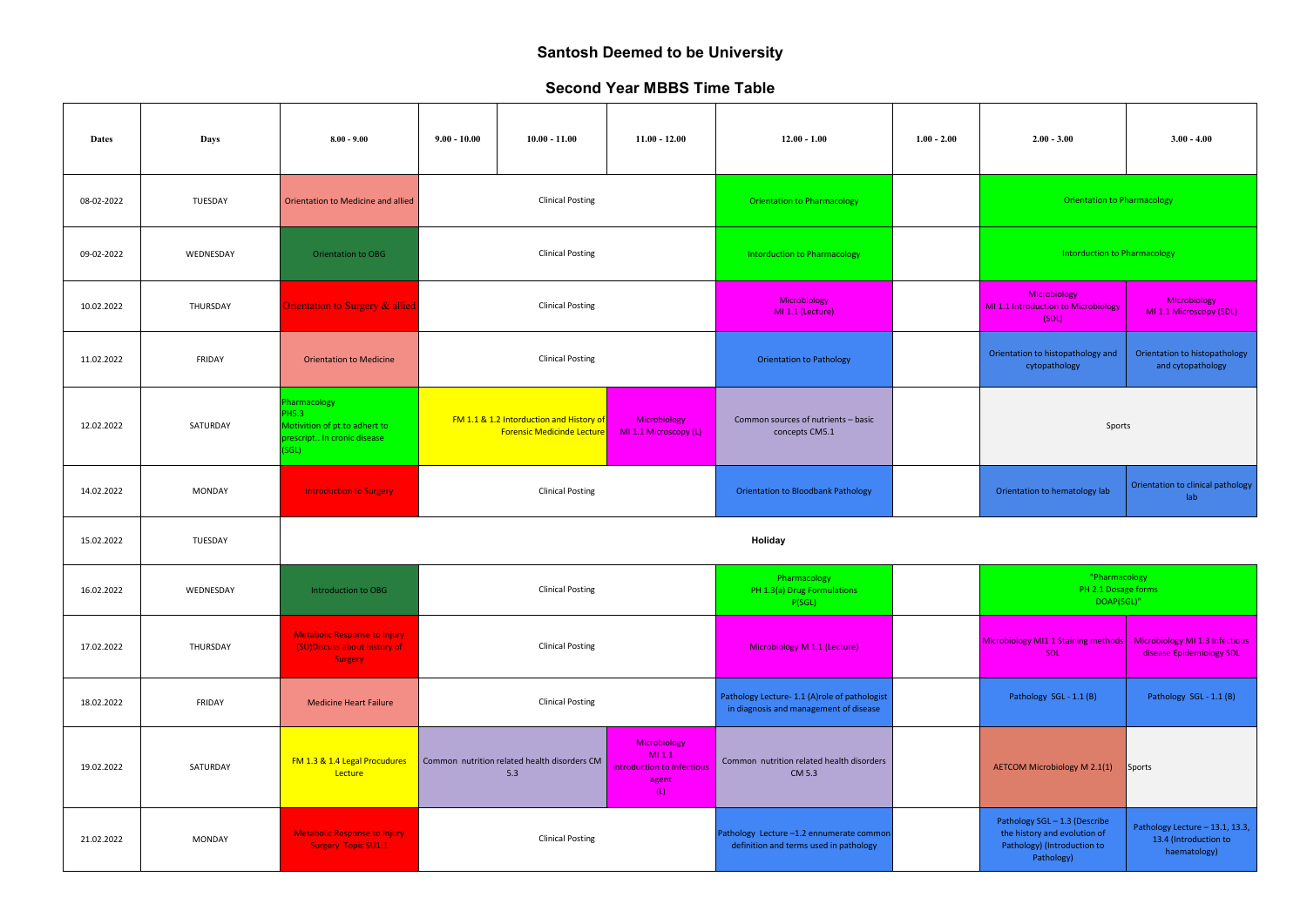| <b>Dates</b> | Days          | $8.00 - 9.00$                                                                                       | $9.00 - 10.00$ | $10.00 - 11.00$                                                                                                                                                                                                    | $11.00 - 12.00$ | $12.00 - 1.00$                                                                                | $1.00 - 2.00$ | $2.00 - 3.00$                                                                                    | $3.00 - 4.00$                                                                                     |
|--------------|---------------|-----------------------------------------------------------------------------------------------------|----------------|--------------------------------------------------------------------------------------------------------------------------------------------------------------------------------------------------------------------|-----------------|-----------------------------------------------------------------------------------------------|---------------|--------------------------------------------------------------------------------------------------|---------------------------------------------------------------------------------------------------|
| 22.02.2022   | TUESDAY       | <b>Introduction to Medicine</b>                                                                     |                | <b>Clinical Posting</b>                                                                                                                                                                                            |                 | Pharmacology<br>PH1.1(a)<br>Principles of pharmacology<br>(L)                                 |               | Pharmacology<br>PH1.1(b)<br>Principles of pharmacotherapeutics<br>(L)                            |                                                                                                   |
| 23.02.2022   | WEDNESDAY     | Anatomy of the female<br>reproductive tract                                                         |                | <b>Clinical Posting</b>                                                                                                                                                                                            |                 | """Pharmacology<br>PH1.11<br>Routes of drug administration (SGL)"                             |               | """Pharmacology<br>PH1.11<br>Routes of drug administration (SGL)"                                |                                                                                                   |
| 24.02.2022   | THURSDAY      | <b>Metabolic Response to Injury</b><br><b>Surgery Topic SU1.2</b>                                   |                | <b>Clinical Posting</b>                                                                                                                                                                                            |                 | Microbiology<br>MI.3<br>Infectious disease : Epid emiology<br><b>L(INTEGRATION PSM)</b>       |               | Microbiology<br>MI 1.2<br><b>Gram staining</b><br><b>DOAP</b>                                    | Microbiology<br>MI.2<br><b>Gram staining</b><br><b>DOAP</b>                                       |
| 25.02.2022   | FRIDAY        | <b>Acute Myocardial Infarction general</b><br>Medicine                                              |                | <b>Clinical Posting</b>                                                                                                                                                                                            |                 | Pathology Lecture - 2.1, 2.2 (Cell Injury and<br>Adaptation)                                  |               | Pathology Lecture - 4.1, 4.2<br>(Inflammation)                                                   | Pathology SGL - 1.1 (c)<br>Techniques in surgical pathology<br>(Introduction to<br>Pathology)     |
| 26.02.2022   | SATURDAY      | Pathology - 22.4 (Blood<br>Components and indications)<br>/ General Surgery/ Gynecology             |                | FM 2.1, 2.2, 2.3, 2.5<br>Thanatology<br>M1.4 Sterilization /<br><b>Integrated Lecture</b><br><b>Disinfection L Microbiology</b><br>3.26 ART Guidelines<br>(INTEGRATION PSM)<br><b>SDL &amp; Integrated Lecture</b> |                 | National Nutrition Policy, national nutritional<br>Programs CM 5.6                            |               | <b>AETCOM Microbiology</b><br>M 2.1(2)                                                           | Sports                                                                                            |
| 28.02.2022   | <b>MONDAY</b> | <b>Metabolic Response to Injury</b><br><b>Surgery Topic SU1.3</b>                                   |                | <b>Clinical Posting</b>                                                                                                                                                                                            |                 | Pathology Lecture - 14.1, 14.2 (Microcytic<br>anemia)                                         |               | Pathology SGL -13.2 (Anticoagulants<br>& Blood collection) (Introduction to<br>haematology)      | Pathology SGL-13.2<br>(Anticoagulants & Blood<br>collection) (Introduction to<br>haematology)     |
| 01.03.2022   | TUESDAY       |                                                                                                     |                |                                                                                                                                                                                                                    |                 | Holiday                                                                                       |               |                                                                                                  |                                                                                                   |
| 02.03.2022   | WEDNESDAY     | <b>Imbryology of Female Genital Trac</b><br><b>OBSG</b>                                             |                | <b>Clinical Posting</b>                                                                                                                                                                                            |                 | Pharmacology<br>PH1.4(I)<br>Pharmacokinetics<br>(L)                                           |               | Pharmacology<br>PH 1.3b<br>Drug delivery systems<br>(SGL)                                        |                                                                                                   |
| 03.03.2022   | THURSDAY      | <b>Shock Surgery Topic SU2.1</b>                                                                    |                | <b>Clinical Posting</b>                                                                                                                                                                                            |                 | Microbiology<br>MI 1.6 Drug Resistance & ABST<br>L(INTEGRATION PHARMACOLOGY)                  |               | Microbiology<br>MI 1.2 ZN staining<br>(DOAP)                                                     | <b>Microbiology</b><br>MI 1.2 ZN staining<br>(DOAP)                                               |
| 04.03.2022   | FRIDAY        | Pneumonia General Medicine                                                                          |                | <b>Clinical Posting</b>                                                                                                                                                                                            |                 | Pathology Lecture - 2.4 (Cell Injury and<br>Adaptation)                                       |               | Pathology 13.4 (A) - DOAP Hb/RBC &<br>Increase / decrease causes<br>Introduction to haematology) | Pathology 13.4 (A) - DOAP Hb/<br>RBC & Increase / decrease causes<br>Introduction to haematology) |
| 05.03.2022   | SATURDAY      | harmacology<br><b>PH5.3</b><br>Motivition of pt.to adhert to<br>prescript In cronic disease<br>SGL) |                | <b>Microbiology</b><br>Plan and recommend a suitable diet CM 5.4<br>monitoring<br>л.                                                                                                                               |                 | MI 1.6 Drug Resistance and National Nutrition Policy, national nutritional<br>Programs CM 5.6 |               | <b>AETCOM Microbiology M2.1(3)</b>                                                               |                                                                                                   |
| 07.03.2022   | <b>MONDAY</b> | <b>Shock Surgery Topic SU2.2</b>                                                                    |                | <b>Clinical Posting</b>                                                                                                                                                                                            |                 | Pathology Lecture - 4.3 (Inflammation)                                                        |               | Pathology Lecture - 15.1, 15.2 & 15.4 Pathology Lecture - 15.1, 15.2 &<br>(Macrocytic anemia)    | 15.4 (Macrocytic anemia)                                                                          |
| 08.03.2022   | TUESDAY       | <b>Acute Mayocardial Infarction</b><br>general Medicine                                             |                | <b>Clinical Posting</b>                                                                                                                                                                                            |                 | Pharmacology<br>PH1.35(a)(I)<br><b>Haematinics</b>                                            |               | "Pharmacology<br><b>PH1.9(SDL)</b><br>Nomenclature generic and branded drugs"                    |                                                                                                   |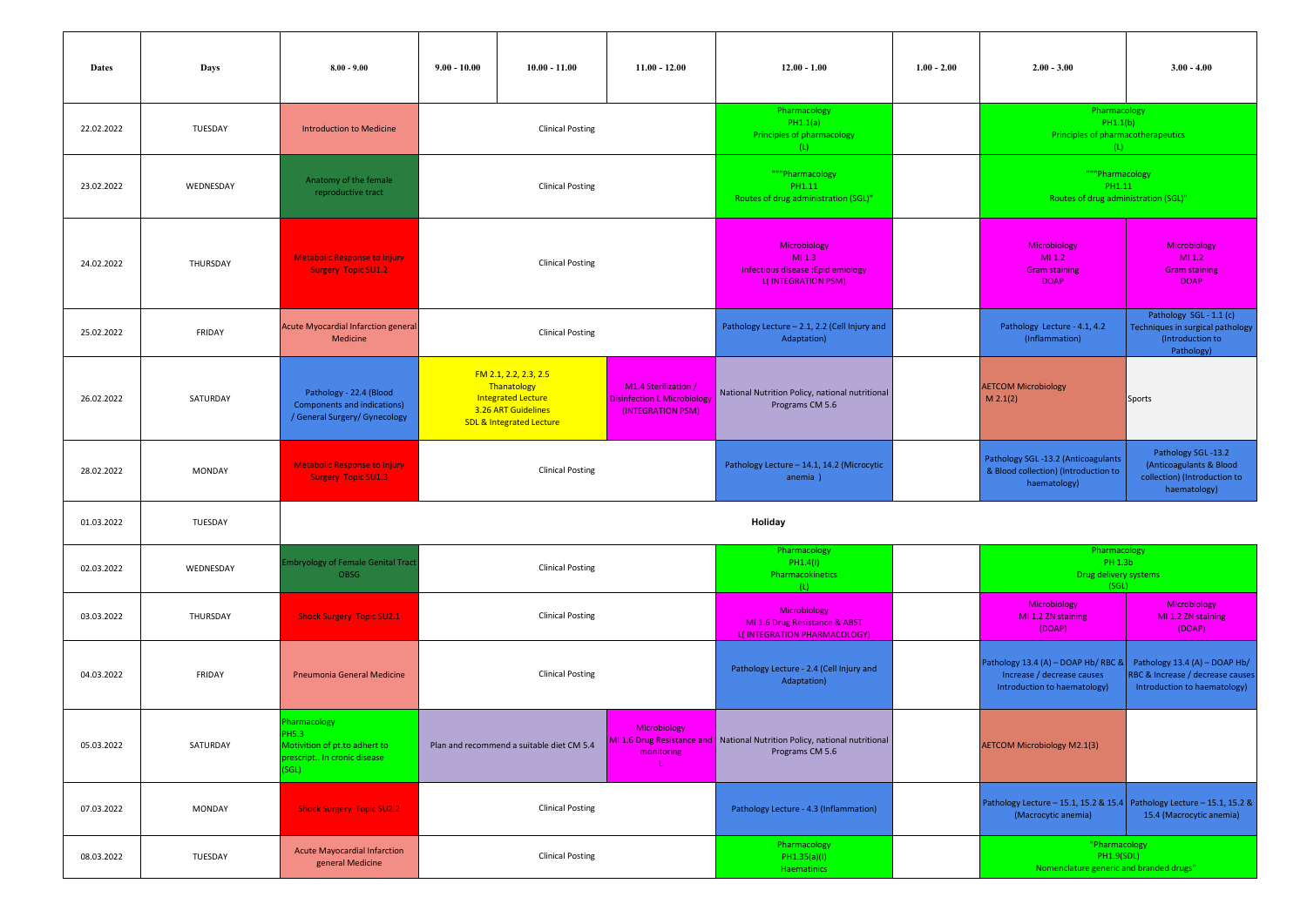| <b>Dates</b> | Days            | $8.00 - 9.00$                                                           | $9.00 - 10.00$                    | $10.00 - 11.00$              | $11.00 - 12.00$                                   | $12.00 - 1.00$                                                                                                                    | $1.00 - 2.00$ | $2.00 - 3.00$                                                                                                                                               | $3.00 - 4.00$                                                                                                                                              |
|--------------|-----------------|-------------------------------------------------------------------------|-----------------------------------|------------------------------|---------------------------------------------------|-----------------------------------------------------------------------------------------------------------------------------------|---------------|-------------------------------------------------------------------------------------------------------------------------------------------------------------|------------------------------------------------------------------------------------------------------------------------------------------------------------|
| 09.03.2022   | WEDNESDAY       | Physiology of conception OBSG                                           |                                   | <b>Clinical Posting</b>      |                                                   | "Pharmacology<br>PH1.35(a) II<br>Haematinics (L)"                                                                                 |               | "Pharmacology<br>PH1.6&1.7<br>Pharmacovigilance & related activity<br>$(SGL)^n$                                                                             | "Pharmacology<br>PH1.6&1.7<br>Pharmacovigilance & related<br>activity (SGL)"                                                                               |
| 10.03.2022   | THURSDAY        | <b>Shock Surgery Topic SU2.3</b>                                        |                                   | <b>Clinical Posting</b>      |                                                   | Microbiology<br>MI 1.8 Immune response                                                                                            |               | Microbiology<br>MI 1.2 stool examination<br><b>DOAP</b>                                                                                                     | Microbiology<br>MI 1.2 stool examination<br><b>DOAP</b>                                                                                                    |
| 11.03.2022   | FRIDAY          | Fever and febrile syndromes<br><b>General Medicine</b>                  |                                   | <b>Clinical Posting</b>      |                                                   | Pathology Lecture - 2.6 (Cell Injury and<br>Adaptation)                                                                           |               | Pathology SGL - DOAP - 14.3 -<br>Describe the PS in microcytic anemia                                                                                       | pathology SGL - DOAP - 14.3 -<br>Describe the PS in microcytic<br>anemia.                                                                                  |
| 12.03.2022   | SATURDAY        |                                                                         | FM 2.6, 2.7 & 2.8 Thanatology SGT |                              | Microbiology<br>MI 1.7 Immunological<br>mechanism | Introduction, Definition and sources of data,<br>different indicators CM 7.1 to 7.3                                               |               | Sports                                                                                                                                                      |                                                                                                                                                            |
| 14.03.2022   | MONDAY          | <b>Blood and Blood ComponentsTopic</b><br><b>SU3.1</b>                  |                                   | <b>Clinical Posting</b>      |                                                   | Pathology Lecture - 5.1 (Healing and repair)                                                                                      |               | Pathology SGL - 18.1 causes of<br>increase & decrease of TLC<br>(Leukocyte disorders)                                                                       | Pathology SGL - 18.1 causes of<br>increase & decrease of TLC<br>(Leukocyte disorders)                                                                      |
| 15.03.2022   | TUESDAY         | Liver Disorders General Medicine                                        |                                   | <b>Clinical Posting</b>      |                                                   | "Pharmacology<br>PH(1.5)(II)<br>Pharmacodynamics (L)"                                                                             |               | "Pharmacology<br>PH1.10&3.1<br>Prescription writing related to<br>communications<br>.to Pts (SGL)"                                                          | "Pharmacology<br>PH1.10&3.1<br>Prescription writing related to<br>communications<br>.to Pts (SGL)"                                                         |
| 16.03.2022   | WEDNESDAY       | Physiology of Puberty &<br>Menopause                                    |                                   | <b>Clinical Posting</b>      |                                                   | "Pharmacology<br>PH(1.4)(II)<br>Pharmacokinetics (L)"                                                                             |               | "Pharmacology<br>PH1.35(a)III<br>Haematinics (L)"                                                                                                           |                                                                                                                                                            |
|              |                 |                                                                         |                                   |                              |                                                   |                                                                                                                                   |               |                                                                                                                                                             |                                                                                                                                                            |
| 17.03.2022   | THURSDAY        |                                                                         |                                   |                              |                                                   | Holiday                                                                                                                           |               |                                                                                                                                                             |                                                                                                                                                            |
| 21.03.2022   | MONDAY          | <b>Surgery - SGL</b>                                                    |                                   | <b>Clinical Posting</b>      |                                                   | pathology lecture 2.7 cell injury and<br>adaptation (A)                                                                           |               | pathology 15.3 DOAP - PS picture of<br>macrocytic anemia                                                                                                    | pathology 15.3 DOAP - PS picture<br>of macrocytic anemia                                                                                                   |
| 22.03.2022   | TUESDAY         | <b>AETCOM 2.5.1 INTRODUCTION TO</b><br><b>GROUP FORMATION PATHOLOGY</b> |                                   | nutritional education CM 5.5 | precautions                                       | Methods of nutritional surveillance, principles of Pand Mod.2.1, L2 air borne Epidemiological Study Designs-Descriptive CM<br>7.5 |               | <b>AETCOM Module 2.4 Community Medicine</b>                                                                                                                 |                                                                                                                                                            |
| 23.03.2022   | WEDNESDAY       | Normal and abnormal puerperium<br>OBSG                                  |                                   | <b>Clinical Posting</b>      |                                                   | Pathology Lecture - 2.7 (Cell Injury and<br>Adaptation) B                                                                         |               | Pathology SGL - 2.8 DOAP - Identify<br>and describe various forms of cell<br>injury in gross and microscopic<br>specimens.<br>(Introduction to haematology) | Pathology SGL - 2.8 DOAP -<br>Identify and describe various<br>forms of cell injury in gross and<br>microscopic specimens.<br>(Introduction to haematology |
| 24.03.2022   | <b>THURSDAY</b> | <b>Blood and Blood ComponentsTopic</b><br><b>SU3.2</b>                  |                                   | <b>Clinical Posting</b>      |                                                   | <b>Microbiology</b><br>MI 1.8 Immune response                                                                                     |               | Microbiology<br>MI 1.5<br><b>Sterilization and Disinfection</b><br><b>DOAP</b>                                                                              | <b>Microbiology</b><br>MI 1.5<br><b>Sterilization and Disinfection</b><br><b>DOAP</b>                                                                      |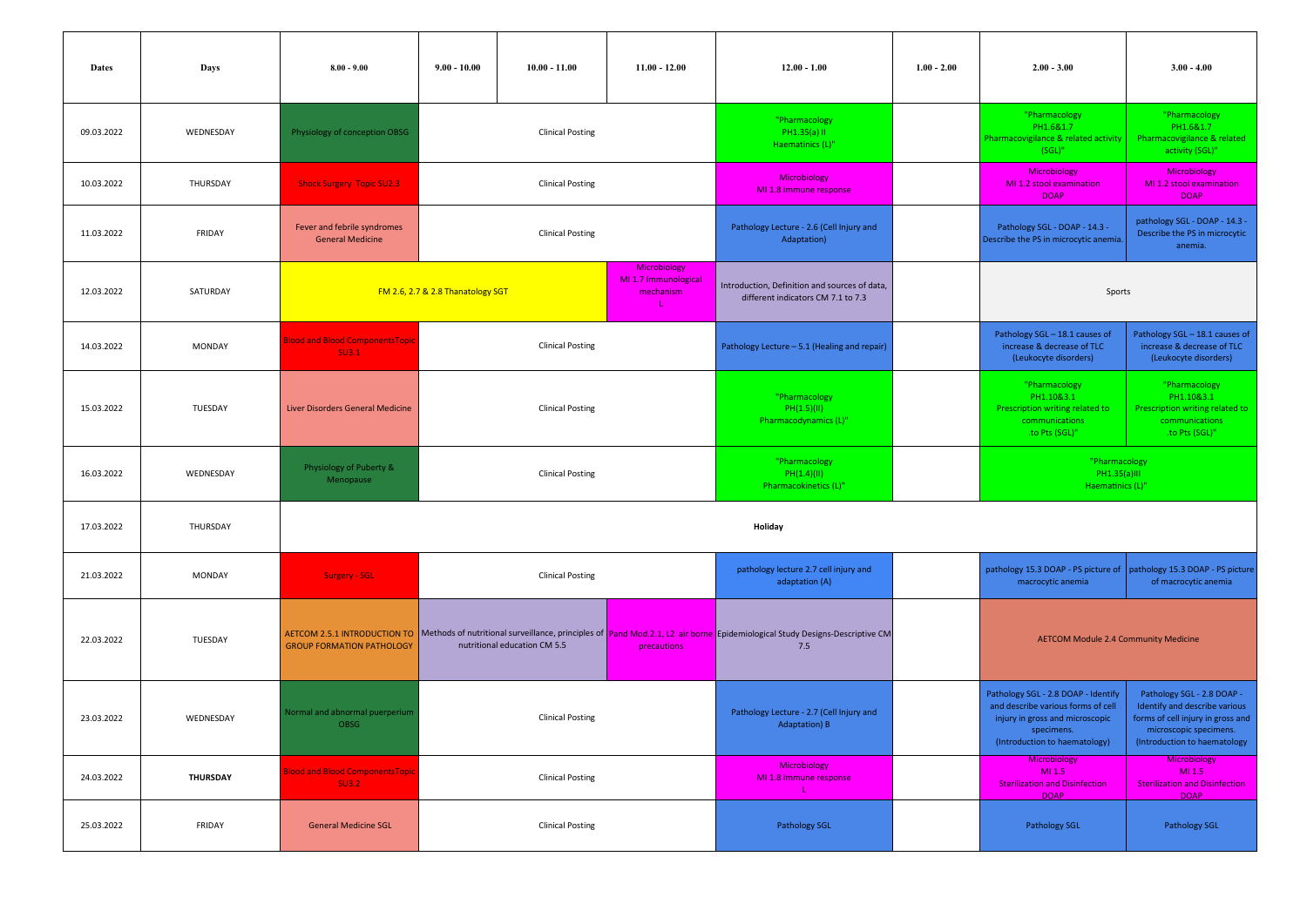| Dates      | Days      | $8.00 - 9.00$                                                     | $9.00 - 10.00$                                         | $10.00 - 11.00$                       | $11.00 - 12.00$                                                                                                     | $12.00 - 1.00$                                                                                       | $1.00 - 2.00$ | $2.00 - 3.00$                                                                                                                  | $3.00 - 4.00$                                                                                                                         |
|------------|-----------|-------------------------------------------------------------------|--------------------------------------------------------|---------------------------------------|---------------------------------------------------------------------------------------------------------------------|------------------------------------------------------------------------------------------------------|---------------|--------------------------------------------------------------------------------------------------------------------------------|---------------------------------------------------------------------------------------------------------------------------------------|
| 26.03.2022 | SATURDAY  |                                                                   | FM 1.6, 1.7, 1.8 & 2.29 Legal Procudures<br><b>SGT</b> |                                       | <b>MICRO</b>                                                                                                        | Epidemiological Study Designs-Analytical CM<br>7.5 (integrated with Medicine and Paediatrics)        |               | Sports                                                                                                                         |                                                                                                                                       |
| 28.03.2022 | MONDAY    | <b>Burns Surgery Topic SU4.2</b>                                  |                                                        | <b>Clinical Posting</b>               |                                                                                                                     | Pathology<br>Lecture - 7.1 (Neoplastic disorders)                                                    |               | Pathology<br>SGL - DOAP - 13.5 (B), 18.1 (A)<br>peripheral Blood smears & DLC<br>(Introduction to haematology)                 | Pathology<br>SGL - DOAP - 13.5 (B), 18.1 (A)<br>peripheral Blood smears & DLC<br>(Introduction to haematology)                        |
| 29.03.2022 | TUESDAY   | Anemia General Medicine HIV<br><b>General Medicine</b>            |                                                        | <b>Clinical Posting</b>               |                                                                                                                     | "Pharmacology<br>PH1.35(b)<br><b>CSFs(Colony stimulating factors)</b><br>$(L)^n$                     |               | Integration<br>MI 1.6 Drug Monitoring (Pharma PH<br>$(1.2)$ "                                                                  | Integration<br>MI 1.6 Drug Monitoring (Pharma<br>PH 1.2)"                                                                             |
| 30.03.2022 | WEDNESDAY | Diagnosis of pregnancy OBSG                                       |                                                        | <b>Clinical Posting</b>               |                                                                                                                     | "Pharmacology<br>PH1.5(IV)<br><b>Immuno Modulaters</b><br>$(L)$ "                                    |               | "Pharmacology<br>PH2.3<br>Simulation of I.V. cannulation<br>DOAP(SGL)"                                                         | "Pharmacology<br><b>PH2.3</b><br>Simulation of I.V. cannulation<br>DOAP(SGL)"                                                         |
| 31.03.2022 | THURSDAY  | <b>Surgery - SGL</b>                                              |                                                        | <b>Clinical Posting</b>               |                                                                                                                     | Microbiology<br>SGL                                                                                  |               | Microbiology<br>SGL                                                                                                            | Microbiology<br>SGL                                                                                                                   |
| 01.04.2022 | FRIDAY    | <b>Rheumatologic problems General</b><br>Medicine                 |                                                        | <b>Clinical Posting</b>               |                                                                                                                     | Pathology<br>Lecture - 9.2 (Immunopathology and AIDS)                                                |               | Pathology<br>Lecture -10.1 & 10.3, 10.4 (Infections<br>and Infestations)                                                       | Pathology<br>Lecture -10.1 & 10.3, 10.4<br>(Infections and Infestations)                                                              |
| 02.04.2022 | SATURDAY  | <b>AETCOM PATHOLOGY PM 2.5.2</b><br><b>CASE INTRODUCTION</b>      |                                                        | additives and adulteration CM 5.7-5.8 | Microbiology<br>Food hygiene, food fortification and effects of   MI 1.10 Immunodeficiency<br><b>Diseases</b><br>L. | <b>Epidemiological Study Designs-Analytical CM</b><br>7.5 (integrated with Medicine and Paediatrics) |               | AETCOM MODULE 2.4 (Working in Healthcare team)<br><b>Community Medicine</b>                                                    |                                                                                                                                       |
| 04.04.2022 | MONDAY    | <b>Surgery - SGL</b>                                              |                                                        | <b>Clinical Posting</b>               |                                                                                                                     | Pathology<br>$SGL - 21.3$<br>) (Hemorrhagic disorders)                                               |               | Pathology Lecture - 17.1 (Aplastic<br>anemia)                                                                                  | Pathology Lecture - 17.1 (Aplastic<br>anemia)                                                                                         |
| 05.04.2022 | TUESDAY   | Acute Kidney Injury and Chronic<br>renal failure General Medicine |                                                        | <b>Clinical Posting</b>               |                                                                                                                     | "Pharmacology<br><b>PH1.4(IV)</b><br>Immuno Modulaters (L)"                                          |               | "Pharmacology<br>PH 2.4<br>Posology in special situation<br>DOAP(SGL)"                                                         | "Pharmacology<br>PH 2.4<br>Posology in special situation<br>DOAP(SGL)"                                                                |
| 06.04.2022 | WEDNESDAY | <b>Antenatal Care OBSG</b>                                        |                                                        | <b>Clinical Posting</b>               |                                                                                                                     | "Pharmacology<br>Ph1.59(a)<br><b>Essential Medicine (L)"</b>                                         |               | Integration - PH1.22 & FM 12.1<br>Pharmacology&FM<br>Drugs of abuse                                                            | Integration - PH1.22 & FM 12.1<br>Pharmacology&FM<br>Drugs of<br>abuse"                                                               |
| 07.04.2022 | THURSDAY  | <b>Burns Surgery Topic SU4.3</b>                                  |                                                        | <b>Clinical Posting</b>               |                                                                                                                     | Microbiology<br>MI 1.10 Autoimmunity<br>L.                                                           |               | Microbiology<br>MI 1.2<br><b>Gram staining</b><br><b>DOAP</b>                                                                  | Microbiology<br>MI.2<br><b>Gram staining</b><br><b>DOAP</b>                                                                           |
| 08.04.2022 | FRIDAY    | <b>Hypertension</b> Genera Medicine                               |                                                        | <b>Clinical Posting</b>               |                                                                                                                     | Pathology Lecture - 7.2 (Neoplastic disorders)                                                       |               | Pathology SGL (DOAP) - 2.8 B<br>(Identify and describe various forms<br>of cell njuries, their (Cell Injury and<br>Adaptation) | Pathology SGL (DOAP) - 2.8<br><b>B</b> (Identify and describe various<br>forms of cell njuries, their (Cell<br>Injury and Adaptation) |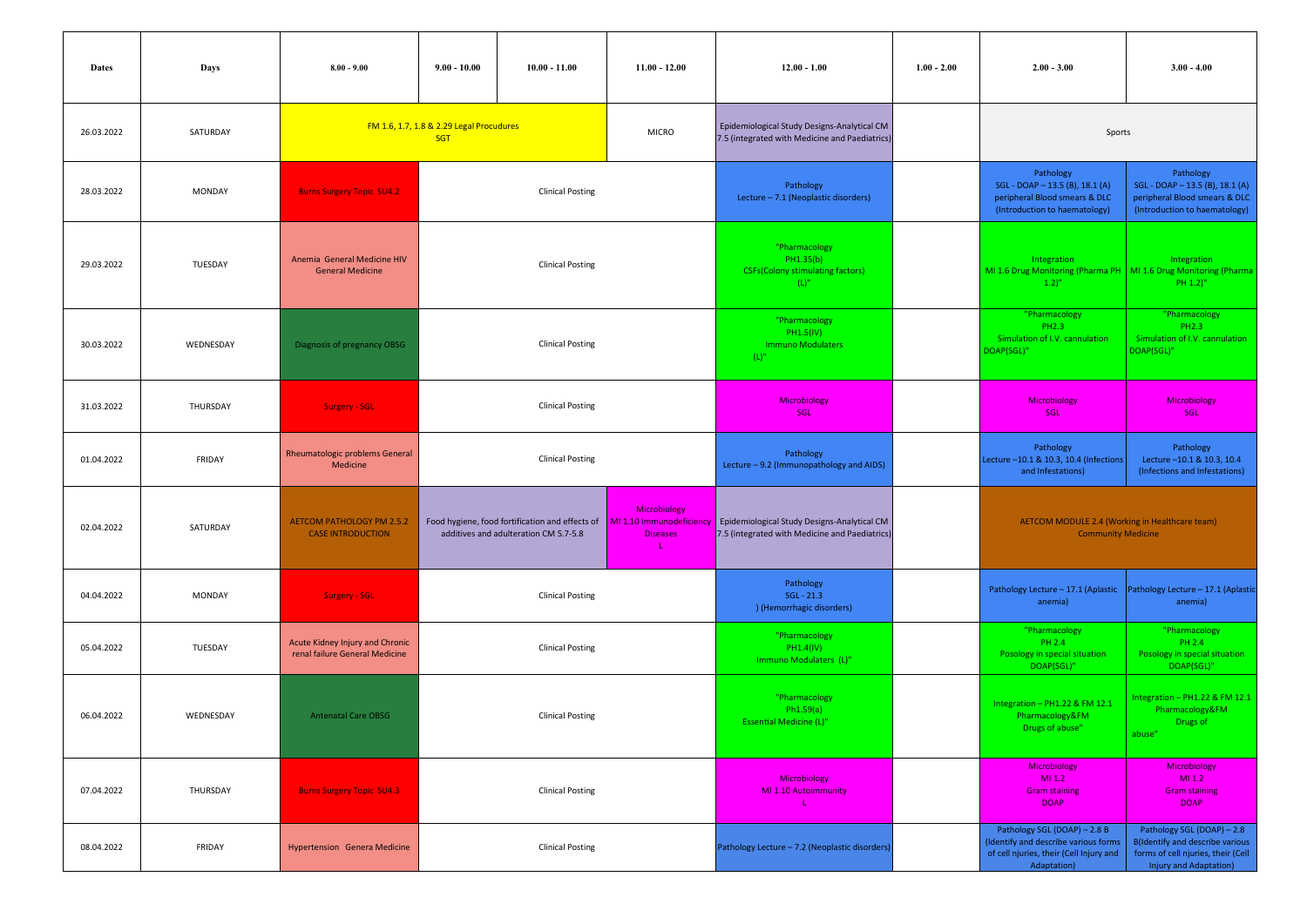| <b>Dates</b> | Days          | $8.00 - 9.00$                                                                             | $9.00 - 10.00$                                     | $10.00 - 11.00$                                    | $11.00 - 12.00$                                  | $12.00 - 1.00$                                                                      | $1.00 - 2.00$ | $2.00 - 3.00$                                                                                        | $3.00 - 4.00$                                                                                        |
|--------------|---------------|-------------------------------------------------------------------------------------------|----------------------------------------------------|----------------------------------------------------|--------------------------------------------------|-------------------------------------------------------------------------------------|---------------|------------------------------------------------------------------------------------------------------|------------------------------------------------------------------------------------------------------|
| 09.04.2022   | SATURDAY      |                                                                                           | FM 3.1 Identification<br><b>Integrated Lecture</b> |                                                    | Microbiology<br>MI 2.1 Rheumatic fever<br>-L     | Epidemiological Study Designs-Experimental<br>CM 7.5 (integrated with Pharmacology) |               | <b>AETCOM - Microbiology</b><br>M 2.3(4)                                                             |                                                                                                      |
| 11.04.2022   | MONDAY        | <b>Wound healing and wound care</b><br>Surgery Topic SU5.1                                |                                                    | <b>Clinical Posting</b>                            |                                                  | Pathology Lecture - 9.3 (Immunopathology<br>and AIDS)                               |               | Pathology SGL - DOAP - 14.3 B<br>(Microcytic anemia)                                                 | Pathology SGL - DOAP - 15.3 B<br>(Macrocytic anemia)                                                 |
| 12.04.2022   | TUESDAY       | <b>Thyroid dysfunction General</b><br>Medicine                                            |                                                    | <b>Clinical Posting</b>                            |                                                  | "Pharmacology<br>PH 1.5(V)<br>Pharmacodynamics (L)"                                 |               | "Pharmacology<br>PH3.2<br>Prescription audit (SGL)"                                                  |                                                                                                      |
| 13.04.2022   | WEDNESDAY     | Maternal Changes in pregnancy<br>OBSG                                                     |                                                    | <b>Clinical Posting</b>                            |                                                  | "Pharmacology<br>PH1.4(V)<br>Pharmacokinetics (L)"                                  |               | "Pharmacology<br>PH1.59(b)<br>Fixed dose combinations (L)"                                           |                                                                                                      |
| 14.04.2022   | THURSDAY      |                                                                                           |                                                    |                                                    |                                                  | Holiday                                                                             |               |                                                                                                      |                                                                                                      |
| 15.04.2022   | <b>FRIDAY</b> |                                                                                           |                                                    |                                                    |                                                  | Holiday                                                                             |               |                                                                                                      |                                                                                                      |
| 16.04.2022   | SATURDAY      | <b>AETCOM Pathology 2.5.3 SDL</b>                                                         |                                                    | Plan and recommend a suitable diet CM 5.4<br>(SDL) | Microbiology<br>MI 2.2 Infective<br>endocarditis | Association, causation and biases in<br>epidemiological studies CM 7.8              |               | AETCOM-<br>Microbiology<br>M 2.1(5)                                                                  |                                                                                                      |
| 18.04.2022   | MONDAY        | <b>Burns Surgery Topic SU4.4</b>                                                          |                                                    | <b>Clinical Posting</b>                            |                                                  | Pathology<br>Lecture - 21.1 (Hemorrhagic disorders)                                 |               | Pathology<br>Lecture - 21.2 (Hemorrhagic<br>disorders)                                               | Pathology Lecture - 21.2<br>(Hemorrhagic disorders)                                                  |
| 19.04.2022   | TUESDAY       | <b>Obesity General Medicine</b><br>$\mathcal{R}_{\mathcal{C}}$<br>Anemia General Medicine |                                                    | <b>Clinical Posting</b>                            |                                                  | "Pharmacology PH 1.5 (VI)<br>Pharmacodynamics<br>$(L)^n$                            |               | Pharmacology<br><b>PH3.4</b><br>Recognize ADR & report<br>(SGL)                                      |                                                                                                      |
| 20.04.2022   | WEDNESDAY     | Complications in early pregnancy<br>(Abortions 1) OBSG                                    |                                                    | <b>Clinical Posting</b>                            |                                                  | Pharmacology<br>PH 1.4(VI)<br>Pharmacokinetics<br>(L)                               |               | Integration-<br>Pharmacology &<br>G. Medicine<br>PH 5.4 & IM 6.30<br>Cost of Tt & Patient Compliance |                                                                                                      |
| 21.04.2022   | THURSDAY      | <b>Burns Surgery Topic SU4.1</b>                                                          |                                                    | <b>Clinical Posting</b>                            |                                                  | Microbiology<br>MI 1.9<br>Vaccines<br>SDL                                           |               | Microbiology<br>MI 1.5<br><b>Sterilization and Disinfection</b><br><b>DOAP</b>                       | Microbiology<br>MI 1.5<br><b>Sterilization and Disinfection</b><br><b>DOAP</b>                       |
| 22.04.2022   | FRIDAY        | Anemia General Medicine)                                                                  |                                                    | <b>Clinical Posting</b>                            |                                                  | Pathology<br>Lecture - 7.3 (Neoplastic disorders) (A)                               |               | Pathology<br>Seminar - 3.1 (Amyloidosis)                                                             | Pathology<br>Seminar - 3.1 (Amyloidosis)                                                             |
| 23.04.2022   | SATURDAY      |                                                                                           | FM 3.1 Identification<br>Lecture                   |                                                    | Microbiology<br>MI 2.5<br><b>Kala Azar</b><br>L. | screening tests-introduction CM 7.6                                                 |               | <b>AETCOM-Microbiology</b><br>$M$ 2.2(1)                                                             |                                                                                                      |
| 25.04.2022   | MONDAY        | <b>Surgical infections</b><br>Surgery<br>Topic SU 6.1                                     |                                                    | <b>Clinical Posting</b>                            |                                                  | Pathology Lecture - 9.4, 9.5, 9.6, 9.7<br>(Immunopathology and<br>AIDS)             |               | Pathology<br>$SGL - 16.1$<br>(Hemolytic anemia), 16.2<br>(Reticulocyte count) (Hemolytic<br>anemia   | Pathology<br>$SGL - 16.1$<br>(Hemolytic anemia), 16.2<br>(Reticulocyte count) (Hemolytic<br>anemiaa) |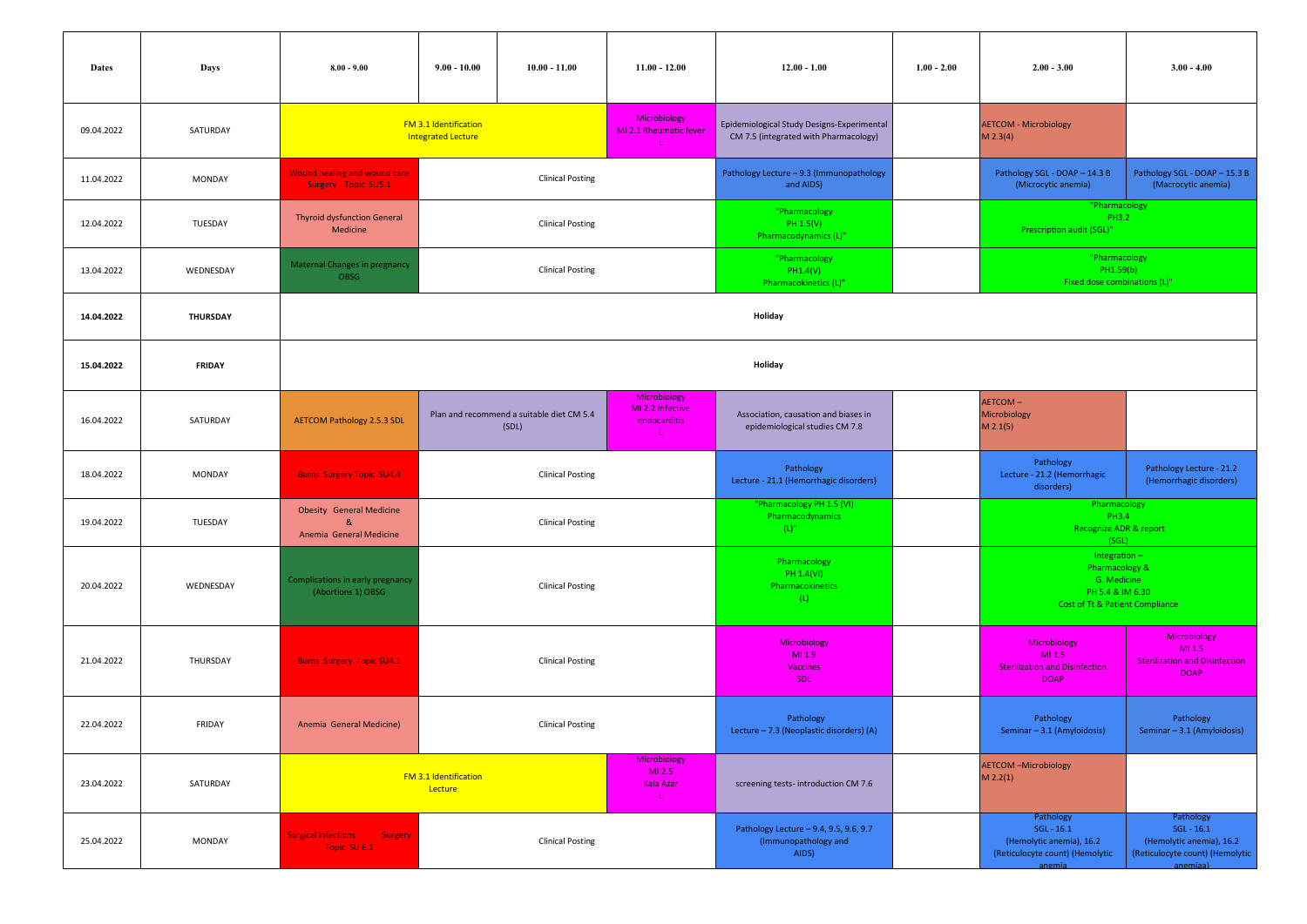| <b>Dates</b> | Days      | $8.00 - 9.00$                                            | $9.00 - 10.00$ | $10.00 - 11.00$                                                                | $11.00 - 12.00$                                              | $12.00 - 1.00$                                                                                           | $1.00 - 2.00$ | $2.00 - 3.00$                                                                                                                                                                                  | $3.00 - 4.00$                                                                                                                                                                                  |  |  |
|--------------|-----------|----------------------------------------------------------|----------------|--------------------------------------------------------------------------------|--------------------------------------------------------------|----------------------------------------------------------------------------------------------------------|---------------|------------------------------------------------------------------------------------------------------------------------------------------------------------------------------------------------|------------------------------------------------------------------------------------------------------------------------------------------------------------------------------------------------|--|--|
| 26.04.2022   | TUESDAY   | Diarrheal disorder General<br>Medicine                   |                | <b>Clinical Posting</b>                                                        |                                                              | "Pharmacology<br>PH1.64(a)I<br>Haematinics<br>$(L)^n$                                                    |               | Pharmacology<br>PH1.63<br>Drug regulation acts & other legal expects<br>(L)                                                                                                                    |                                                                                                                                                                                                |  |  |
| 27.04.2022   | WEDNESDAY | Complications in early pregnancy<br>(Ectopic Pregnancy)  |                | <b>Clinical Posting</b>                                                        |                                                              | "Pharmacology<br>PH1.64(a)II<br>Drug development including phase of<br>clin.trials<br>(L)<br><b>COLL</b> |               | Pharmacology<br>PH 1.13(a)I<br>Adrenergic drugs<br>(SGL)                                                                                                                                       | "Pharmacology<br>PH3.7<br>List of Essential medicine<br>$(SGL)^n$                                                                                                                              |  |  |
| 28.04.2022   | THURSDAY  | wound healing and wound care<br>Surgery Topic SU5.2      |                | <b>Clinical Posting</b>                                                        |                                                              | Microbiology<br>MI 2.2 Infective endocarditis<br>L                                                       |               | Microbiology<br>MI.2<br><b>Stool Examination</b><br><b>DOAP</b>                                                                                                                                | Microbiology<br>MI 1.2<br><b>Stool Examination</b><br><b>DOAP</b>                                                                                                                              |  |  |
| 29.04.2022   | FRIDAY    | Acute Kidney Injury General<br>Medicine                  |                | <b>Clinical Posting</b>                                                        |                                                              | Pathology Lecture - 9.6, 9.7<br>(Immunopathology and<br>AIDS)                                            |               | Pathology<br>SGL - DOAP - 16.4, 16.5 & 16.6<br>(Peripheral smear finding in<br>Hemolytic anemia                                                                                                | Pathology<br>SGL - DOAP - 16.4, 16.5 & 16.6<br>(Peripheral smear finding in<br>Hemolytic anemia                                                                                                |  |  |
| 30.04.2022   | SATURDAY  | "Pharmacology<br>PH1.13(a)III<br>Adrenergic drugs (SGL)" |                | Nuritional values of common food items CM 5.1<br>Preparing a diet Chart CM 5.4 | <b>Microbiology PA10.4</b><br><b>Integration Medicine(L)</b> | screening tests-introduction CM 7.6                                                                      |               | <b>AETCOM-Microbiology</b><br>M 2.2(2)                                                                                                                                                         |                                                                                                                                                                                                |  |  |
| 02.05.2022   | MONDAY    |                                                          |                |                                                                                |                                                              | FIRST TERM EXAM                                                                                          |               |                                                                                                                                                                                                |                                                                                                                                                                                                |  |  |
| 03.05.2022   | TUESDAY   |                                                          |                |                                                                                |                                                              | FIRST TERM EXAM                                                                                          |               |                                                                                                                                                                                                |                                                                                                                                                                                                |  |  |
| 04.05.2022   | WEDNESDAY |                                                          |                |                                                                                |                                                              | FIRST TERM EXAM                                                                                          |               |                                                                                                                                                                                                |                                                                                                                                                                                                |  |  |
| 05.05.2022   | THURSDAY  |                                                          |                |                                                                                |                                                              | Holiday                                                                                                  |               |                                                                                                                                                                                                |                                                                                                                                                                                                |  |  |
| 06.05.2022   | FRIDAY    |                                                          |                |                                                                                |                                                              | FIRST TERM EXAM                                                                                          |               |                                                                                                                                                                                                |                                                                                                                                                                                                |  |  |
| 07.05.2022   | SATURDAY  |                                                          |                |                                                                                |                                                              | FIRST TERM EXAM                                                                                          |               |                                                                                                                                                                                                |                                                                                                                                                                                                |  |  |
| 09.05.2022   | MONDAY    |                                                          |                |                                                                                |                                                              | FIRST TERM EXAM                                                                                          |               |                                                                                                                                                                                                |                                                                                                                                                                                                |  |  |
| 10.05.2022   | TUESDAY   |                                                          |                |                                                                                |                                                              | FIRST TERM EXAM                                                                                          |               |                                                                                                                                                                                                |                                                                                                                                                                                                |  |  |
| 11.05.2022   | WEDNESDAY |                                                          |                |                                                                                |                                                              | FIRST TERM EXAM                                                                                          |               |                                                                                                                                                                                                |                                                                                                                                                                                                |  |  |
| 12.05.2022   | THURSDAY  |                                                          |                |                                                                                |                                                              | FIRST TERM EXAM                                                                                          |               |                                                                                                                                                                                                |                                                                                                                                                                                                |  |  |
| 13.05.2022   | FRIDAY    | Chronic renal failure General<br>Medicine                |                | <b>Clinical Posting</b>                                                        |                                                              | Pathology Lecture - 3.1 (Amyloidosis) B                                                                  |               | Pathology<br>SGL - DOAP - 22.1 (ABO<br>blood grouping -Hemorrhagic<br>disorders), 16.7 (Hemolytic anemia),<br>22.2 (Cross match / compatibility<br>testing) (Blood banking and<br>transfusion) | Pathology<br>SGL - DOAP - 22.1 (ABO<br>blood grouping -Hemorrhagic<br>disorders), 16.7 (Hemolytic<br>anemia), 22.2 (Cross match /<br>compatibility testing) (Blood<br>banking and transfusion) |  |  |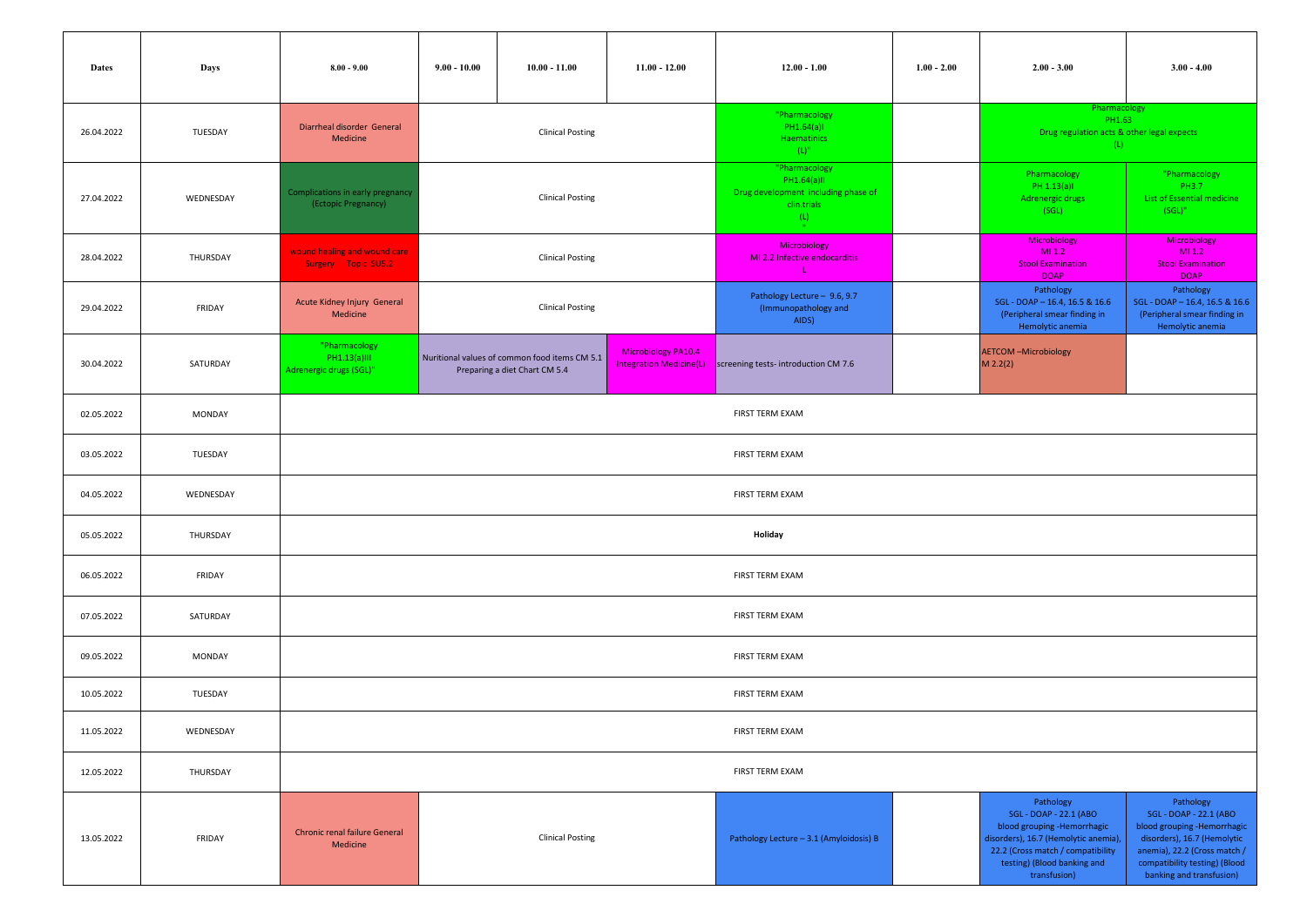| <b>Dates</b> | Days          | $8.00 - 9.00$                                                                                                          | $9.00 - 10.00$ | $10.00 - 11.00$                                                                | $11.00 - 12.00$                                    | $12.00 - 1.00$                                                                   | $1.00 - 2.00$ | $2.00 - 3.00$                                                                                                                                  | $3.00 - 4.00$                                                         |
|--------------|---------------|------------------------------------------------------------------------------------------------------------------------|----------------|--------------------------------------------------------------------------------|----------------------------------------------------|----------------------------------------------------------------------------------|---------------|------------------------------------------------------------------------------------------------------------------------------------------------|-----------------------------------------------------------------------|
| 14.05.2022   | SATURDAY      | Aetcom pathology 2.5.3<br>SDL                                                                                          |                | FM 14.4 Age estimation<br>Practical                                            | Pand Mod.2.3, L1 sample<br>collection              | screening tests-evaluation CM 7.6                                                |               | <b>AETCOM-Microbiology</b>                                                                                                                     |                                                                       |
| 16.05.2022   | <b>MONDAY</b> |                                                                                                                        |                |                                                                                |                                                    | Holiday                                                                          |               |                                                                                                                                                |                                                                       |
| 17.05.2022   | TUESDAY       | Cerebrovascular accident General<br>Medicine<br>&<br>Acute Kidney Injury and Chronic<br>renal failure General Medicine |                | <b>Clinical Posting</b>                                                        |                                                    | "Pharmacology<br>PH1.13(a)II<br>Adrenergic Drugs (SGL)"                          |               | Pharmacology<br><b>PH3.8</b><br>Communicate with Pt. for proper use of medication<br>(SGL)                                                     |                                                                       |
| 18.05.2022   | WEDNESDAY     | Complications in early pregnancy<br>(H. Mole)                                                                          |                | <b>Clinical Posting</b>                                                        |                                                    | "Pharmacology<br>PH1.13(a)II<br>Adrenergic Drugs (SGL)"                          |               | Pharmacology<br><b>PH3.8</b><br>Communicate with Pt. for proper use of medication<br>(SGL)                                                     |                                                                       |
| 19.05.2022   | THURSDAY      | Wound healing and wound care<br><b>Surgery Topic SU5.4</b>                                                             |                | <b>Clinical Posting</b>                                                        |                                                    | Viicrobiology<br>MI 2.5 Filaria<br>$\mathsf{L}$                                  |               | MI 2.3 Diagnostic methods in<br><b>Endocarditis</b><br><b>DOAP</b>                                                                             | <b>AICrobiology</b><br>MI 2.6 Hookworm, Roundworm                     |
| 20.05.2022   | FRIDAY        | Diabetes Mellitus General Medicine                                                                                     |                | <b>Clinical Posting</b>                                                        |                                                    | Pathology<br>Lecture - 6.1 (Hemodynamic disorders)                               |               | Pathology<br>$SGL -$<br>6.2 (Hemodynamic disorders)                                                                                            | Pathology<br>SGL<br>6.2 (Hemodynamic disorders)                       |
| 21.05.2022   | SATURDAY      | FM 14.6 Hari, Fibre, Semen and<br><b>Biological Flude</b><br><b>SGT</b>                                                |                | Nuritional values of common food items CM 5.1<br>Preparing a diet Chart CM 5.4 | Microbiology PA10.1<br><b>Integration Medicine</b> | Study designs, association and problems CM<br>7.3, 7.5, 7.8 (SDL)                |               | & Assessment MICROBIOLOGY                                                                                                                      |                                                                       |
| 23.05.2022   | MONDAY        | <b>Surgical infections</b><br>Surgery<br>Topic SU 6.2                                                                  |                | <b>Clinical Posting</b>                                                        |                                                    | Pathology Lecture - 11.1,11.2, 11.3 (Genetic<br>and paediatric diseases)         |               | Pathology<br>Seminar - 5.1 (Repair & would<br>healing)                                                                                         | Pathology<br>Seminar - 5.1 (Repair & would<br>healing)                |
| 24.05.2022   | TUESDAY       | <b>Rheumatologic problems General</b><br>Medicine                                                                      |                | <b>Clinical Posting</b>                                                        |                                                    | "Pharmacology<br>PH1.14(a)I<br>Cholinergic drugs (L)"                            |               | Pharmacology<br>PH4.1<br>Simulated S.C, I.M. I.V Injection<br>DOAP(SGL)                                                                        |                                                                       |
| 25.05.2022   | WEDNESDAY     | Complications in early pregnancy<br>(Hyperemesis gravidarum) OBSG                                                      |                | <b>Clinical Posting</b>                                                        |                                                    | "Pharmacology<br>PH1.14(a)II<br>Cholinergic drugs (L)"                           |               | "Pharmacology<br>PH 1.60(b)<br>Pharmacoeconomics (SGL)"                                                                                        |                                                                       |
| 26.05.2022   | THURSDAY      | <b>Surgical Audit and research</b><br>Surgery Topic SU 7.1                                                             |                | <b>Clinical Posting</b>                                                        |                                                    | MI 2.6<br>Diagnostic methods of parasite causing<br>anemia<br><b>DOAP</b>        |               | Microbiology<br>MI 2.6<br>Malaria & Filaria (DOAP                                                                                              | Microbiology<br>MI 2.6<br>Malaria & Filaria (DOAP                     |
| 27.05.2022   | FRIDAY        | <b>Thyroid dysfunction General</b><br>Medicine                                                                         |                | <b>Clinical Posting</b>                                                        |                                                    | Pathology Lecture - 12.1 (Environmental and<br>nutritional diseases)             |               | Pathology<br><b>SGL - DOAP - 23.1</b><br>(Chemical examination of urine $-$ Part (Chemical examination of urine $-$<br>I) (Clinical Pathology) | Pathology<br><b>SGL - DOAP - 23.1</b><br>Part I) (Clinical Pathology) |
| 28.05.2022   | SATURDAY      | "Pharmacology<br>PH 1.57 (SDL)<br><b>Skin Disorders"</b>                                                               |                | <b>FM 2.8 Postmortem Changes</b><br><b>SGT</b>                                 | Microbiology<br>MI 2.7<br>HIV (L)                  | Screening/Diagnostic tests with respect to<br>COVID 19 (comparison) CM 7.6 (SDL) |               | Integration<br>PH1.17 & AS 5.4 Pharmacology & Anaesthesia<br><b>Local Anaesthesia</b>                                                          |                                                                       |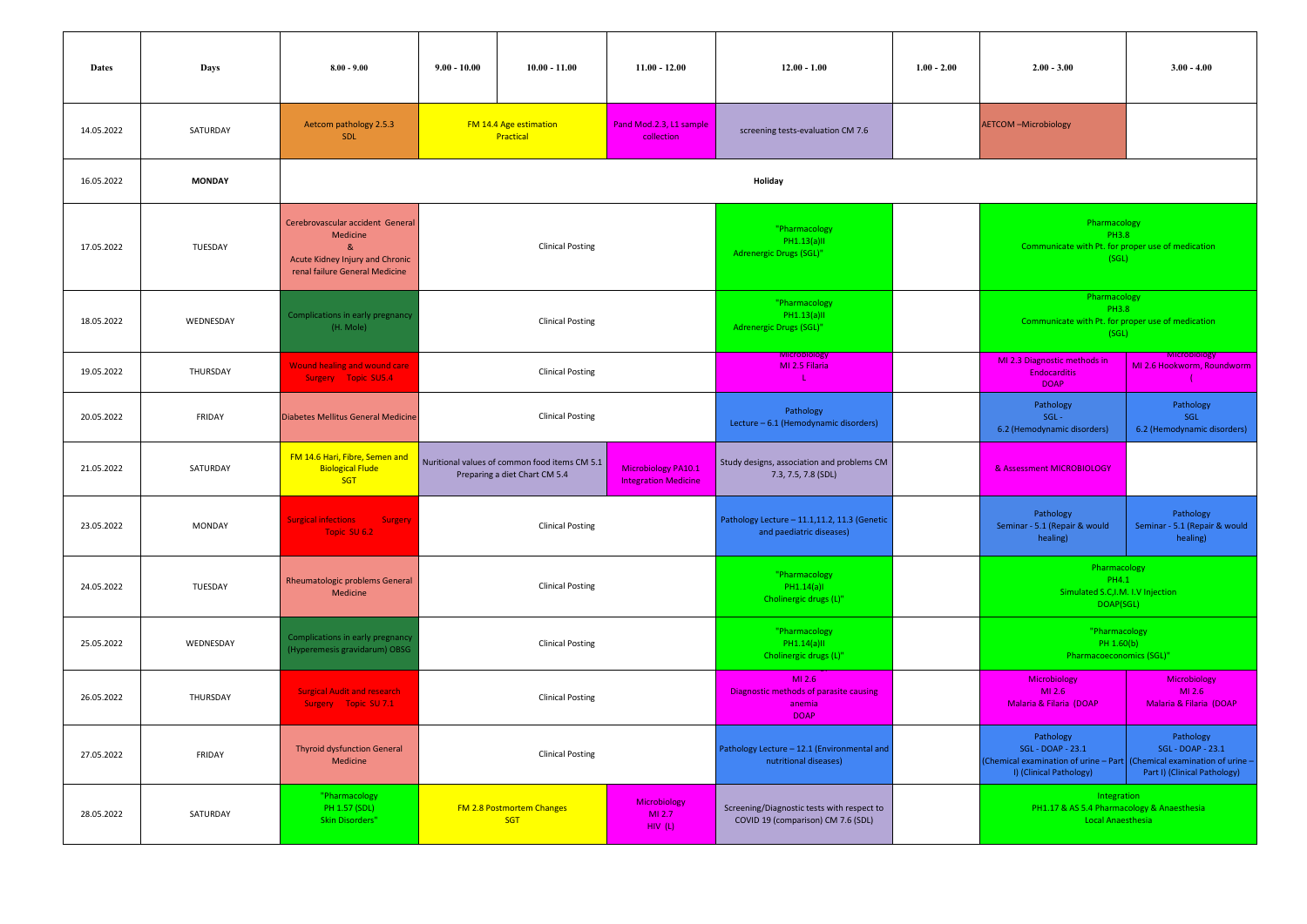| Dates      | Days          | $8.00 - 9.00$                                                                                                 | $9.00 - 10.00$                                                                                                                                                                    | $10.00 - 11.00$                                                      | $11.00 - 12.00$                                             | $12.00 - 1.00$                                                                                       | $1.00 - 2.00$ | $2.00 - 3.00$                                                                                    | $3.00 - 4.00$                                                                                                 |  |
|------------|---------------|---------------------------------------------------------------------------------------------------------------|-----------------------------------------------------------------------------------------------------------------------------------------------------------------------------------|----------------------------------------------------------------------|-------------------------------------------------------------|------------------------------------------------------------------------------------------------------|---------------|--------------------------------------------------------------------------------------------------|---------------------------------------------------------------------------------------------------------------|--|
| 30.05.2022 | MONDAY        | <b>Ethics Surgery Topic SU 8.1</b>                                                                            |                                                                                                                                                                                   | <b>Clinical Posting</b>                                              |                                                             | Pathology Lecture - 12.2, 12.3 (Environmenta<br>and nutritional diseases)                            |               | Pathology<br>Lecture - 18.2 (II) (Leukocyte<br>disorders)                                        | Pathology<br>Seminar - 7.1 (Neoplastic<br>disorders)                                                          |  |
| 31.05.2022 | TUESDAY       | <b>Poisoning General Medicine</b>                                                                             |                                                                                                                                                                                   | <b>Clinical Posting</b>                                              |                                                             | Pharmacology PH1.14Aiii Cholinergic drugs<br>(L)                                                     |               | "Pharmacology<br>PH1.13(b)I<br>Anti-adrenergics (SGL)"                                           | "Pharmacology<br>PH1.14(b)I<br>Anti-adrenergics (SGL)"                                                        |  |
| 01.06.2022 | WEDNESDAY     | Abnormal uterine bleeding OBSG                                                                                |                                                                                                                                                                                   | <b>Clinical Posting</b>                                              |                                                             | "Pharmacology<br>1.13 (b)II Anti Cholinergics<br>$(L)^n$                                             |               | <b>Formative Assessment</b><br>(Pharmacology)                                                    |                                                                                                               |  |
| 02.06.2022 | THURSDAY      | <b>SURGER SGL</b>                                                                                             |                                                                                                                                                                                   | <b>Clinical Posting</b>                                              |                                                             | Pand Mod.2.3, L2 sample collection                                                                   |               | Revision                                                                                         | Revision                                                                                                      |  |
| 03.06.2022 | FRIDAY        | Common malignancies General<br>Medicine                                                                       |                                                                                                                                                                                   | <b>Clinical Posting</b>                                              |                                                             | Pathology<br>Lecture -19.4 (Lymph node and spleen)                                                   |               | Pathology<br>Lecture - 6.6, 6.7 (Hemodynamic<br>disorders)                                       | Pathology<br>$SGL - 19.1, 19.6$<br>(Causes of lymphadeno-pathy &<br>spleenomegaly) (Lymph node and<br>spleen) |  |
| 04.06.2022 | SATURDAY      | FM 2.8 & 2.9 PM changes<br>Seminar                                                                            |                                                                                                                                                                                   | <b>Community Medicine</b><br>Nutrition deficiency disorder<br>CM 5.3 | Microbiology<br>MI 3.1 Diarrhea &<br><b>Dysentery</b><br>л. | concept of health care to community,<br>community diagnosis, primary health care CM<br>$17.1 - 17.3$ |               | Sports                                                                                           |                                                                                                               |  |
| 06.06.2022 | <b>MONDAY</b> | <b>Ethics</b><br>Surgery Topic SU 8.3                                                                         |                                                                                                                                                                                   | <b>Clinical Posting</b>                                              |                                                             | Pathology<br>Lecture - 22.5, 22.6, 22.7<br>(Blood banking and transfusion)                           |               | Pathology<br>Seminar - 7.4 (Paraneoplastic<br>syndromes) (Neoplastic disorders)                  | Pathology<br>SGL - DOAP - 4.4 (Acute<br>appendicitis, Chronic<br>cholecystitis) (Inflammation)                |  |
| 07.06.2022 | TUESDAY       | Mineral, Fluid Electrolyte and Acid<br>base Disorder General Medicine<br>&<br><b>Obesity General Medicine</b> |                                                                                                                                                                                   | <b>Clinical Posting</b>                                              |                                                             | "Pharmacology<br>PH1.13(b)III<br>Anti adrenergics (SGL)"                                             |               | "Pharmacology<br>PH 5.2 optimal used of drug therapy, device, & storage of medicine<br>$(SGL)^n$ |                                                                                                               |  |
| 08.06.2022 | WEDNESDAY     | Abnormal uterine bleeding OBSG                                                                                |                                                                                                                                                                                   | <b>Clinical Posting</b>                                              |                                                             | "Pharmacology<br>$1.14(b)$ II<br>Anti-cholinergic (L)"                                               |               | "Pharmacology<br>PH1.4 & 1.5<br>Pharmacokinetics Pharmacodynamic<br>$(SGL)^n$                    | "Pharmacology<br>PH1.54(SDL)<br>Vaccine & sera"                                                               |  |
| 09.06.2022 | THURSDAY      | Ethics<br>Surgery Topic SU 8.2                                                                                |                                                                                                                                                                                   | <b>Clinical Posting</b>                                              |                                                             | Microbiology<br>MI 3.1 Diarrhea & Dysentery<br>T.                                                    |               | Microbiology<br>MI 3.2 Diarrhea & Dysentery<br><b>DOAP</b>                                       | Microbiology<br>MI 3.2 Diarrhea & Dysentery<br><b>DOAP</b>                                                    |  |
| 10.06.2022 | FRIDAY        | <b>Obesity General Medicine</b>                                                                               |                                                                                                                                                                                   | <b>Clinical Posting</b>                                              |                                                             | Pathology Lecture - 6.3 (Hemodynamic<br>disorders)                                                   |               | Pathology<br>Lecture -6.4,6.5 6.6, (Hemodynamic<br>disorders)                                    | Pathology<br>Lecture $-6.4,6.5$<br>6.6, (Hemodynamic disorders)                                               |  |
| 11.06.2022 | SATURDAY      | aetcom pathology PM 2.5.4<br><b>ANCHORING LECTURE</b>                                                         | FM 2.10 Time since death<br>SDL<br>Microbiology CM3.3<br>2.11, 2.12, 2.13<br><b>Integration Pediatrics</b><br><b>Medicolegal Autopsy</b><br>Medicine<br><b>Integrated Lecture</b> |                                                                      |                                                             | National policies related to health and SDG<br>CM 17.4                                               |               | Sports                                                                                           |                                                                                                               |  |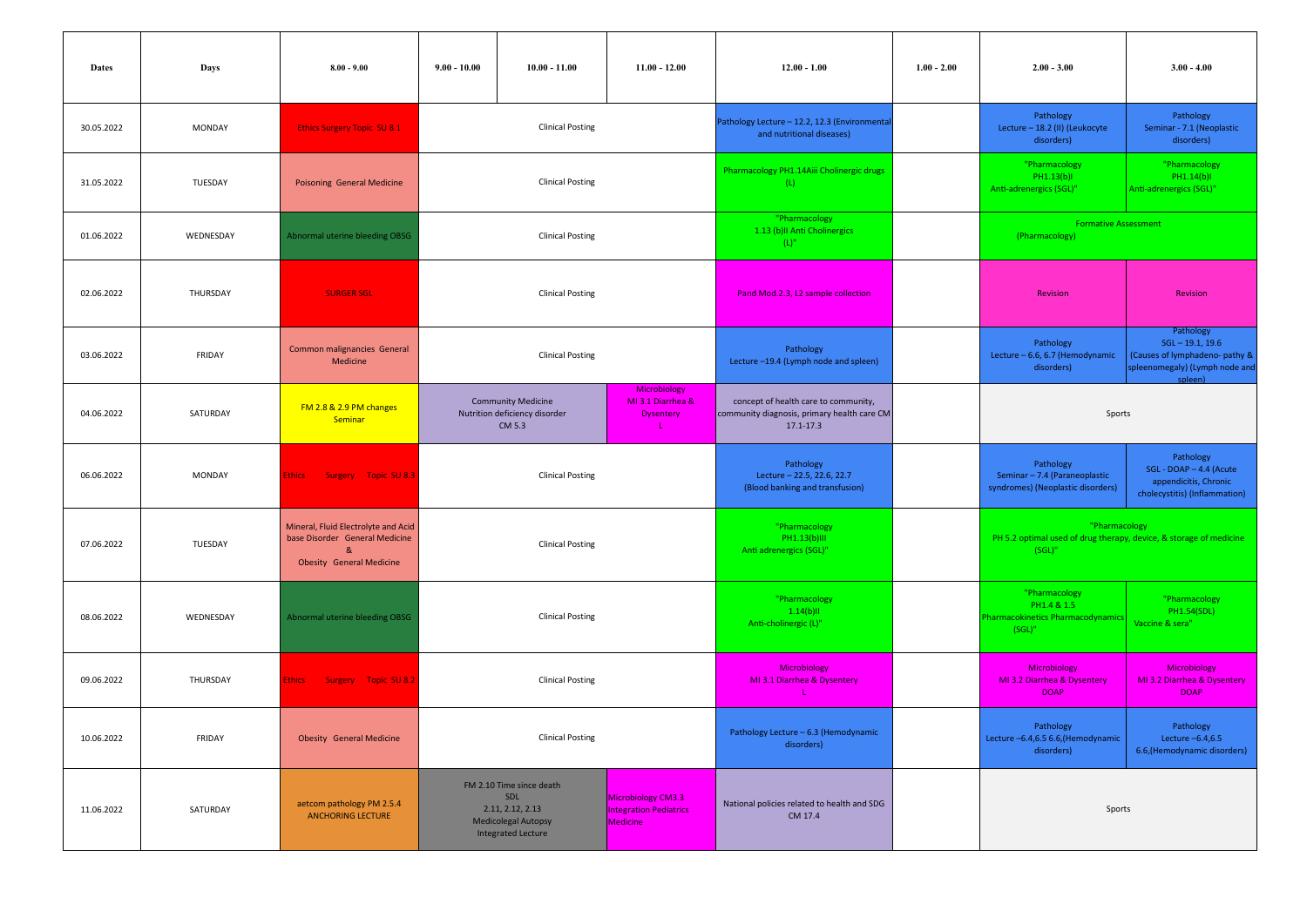| <b>Dates</b> | Days      | $8.00 - 9.00$                                            | $9.00 - 10.00$          | $10.00 - 11.00$                                                                                                        | $11.00 - 12.00$                                              | $12.00 - 1.00$                                              | $1.00 - 2.00$ | $2.00 - 3.00$                                                                                            | $3.00 - 4.00$                                                                                |
|--------------|-----------|----------------------------------------------------------|-------------------------|------------------------------------------------------------------------------------------------------------------------|--------------------------------------------------------------|-------------------------------------------------------------|---------------|----------------------------------------------------------------------------------------------------------|----------------------------------------------------------------------------------------------|
| 13.06.2022   | MONDAY    |                                                          |                         | <b>Clinical Posting</b>                                                                                                |                                                              | Pathology Lecture - 27.1, 27.2 Cardiovascular<br>system     |               | Pathology<br><b>DOAP</b><br>23.3(B)<br>(Semen Analysis) (Clinical Pathology)                             | Pathology<br><b>DOAP</b><br>23.3(B)<br>(Semen Analysis) (Clinical<br>Pathology)              |
| 14.06.2022   | TUESDAY   |                                                          |                         | <b>Clinical Posting</b>                                                                                                |                                                              | "Pharmacology" off label use of drugs                       |               | "Pharmacology" various phases of<br>drug trials                                                          | "Pharmacology" various phases<br>of drug trials                                              |
| 15.06.2022   | WEDNESDAY | <b>Hypertensive Disorders of</b><br>Pregnancy OBSG       |                         | <b>Clinical Posting</b>                                                                                                |                                                              | "Pharmacology<br>1.14PH 1.14(b)III<br>Anticholinergics (L)" |               | "Pharmacology<br>PH1.2(b)<br>Evidence based medicine(EBM) (L)'                                           | "Pharmacology<br>1.59(d)<br>(L) Herbal medicine"                                             |
| 16.06.2022   | THURSDAY  |                                                          |                         | <b>Clinical Posting</b>                                                                                                |                                                              | Microbiology<br>MI 3.1 Diarrhea & Dysentery<br>ъ.           |               | Microbiology<br>MI 3.4 Enteric fever<br><b>DOAP</b>                                                      | Microbiology<br>MI 3.3<br><b>Enteric fever</b><br>ъ.                                         |
| 17.06.2022   | FRIDAY    | <b>GI bleeding General Medicine</b>                      |                         | <b>Clinical Posting</b>                                                                                                |                                                              | Pathology<br>Lecture - 21. 4, 21.5 (Hemorrhagic disorders)  |               | Pathology<br>Lecture - 24.3 (Gastrointestinal tract)                                                     | Pathology<br>SGL - DOAP -<br>4.3 (Appendix) (Inflammation)                                   |
| 18.06.2022   | SATURDAY  | FM 2.14, 2.15 Medicolegal Autopsy<br>Lecture             |                         | Concept of health care to community,<br>community diagnosis, primary health care CM<br>$17.1 - 17.3$                   | <b>Microbiology</b><br>MI 3.5<br><b>Food Poisoning</b><br>L. | health planning and committees CM 17.4<br>(SDL)             |               | Sports                                                                                                   |                                                                                              |
| 20.06.2022   | MONDAY    |                                                          |                         | <b>Clinical Posting</b>                                                                                                |                                                              | Pathology<br>Lecture - 27.3, 27.4 (Cardiovascular system)   |               | Pathology<br>$DOAP -$<br>2.3 (Fatty Liver) (Cell Injury and<br>Adaptation)                               | Pathology<br>$DOAP -$<br>2.3 (Fatty Liver) (Cell Injury and<br>Adaptation)                   |
| 21.06.2022   | TUESDAY   |                                                          |                         | <b>Clinical Posting</b>                                                                                                |                                                              | "Pharmacology<br>PH1.59III<br>OTC drugs (SGL)"              |               | "Pharmacology<br>PH 5.5 Caution in Prescription drugs likely to produce dependence &<br>management(SGL)" |                                                                                              |
| 22.06.2022   | WEDNESDAY | Antepartum haemorrhage<br>(Placenta Previa) OBSG         |                         | <b>Clinical Posting</b>                                                                                                |                                                              |                                                             |               |                                                                                                          |                                                                                              |
| 23.06.2022   | THURSDAY  |                                                          |                         | <b>Clinical Posting</b>                                                                                                |                                                              | Microbiology<br>MI 3.5<br><b>Food Poisoning</b>             |               | Microbiology<br>MI 3.4 Enteric fever<br><b>DOAP</b>                                                      | Microbiology<br>MI 3.4 Enteric fever<br><b>DOAP</b>                                          |
| 24.06.2022   | FRIDAY    | Diarrheal disorder General<br>Medicine                   |                         | <b>Clinical Posting</b>                                                                                                |                                                              | Pathology<br>Lecture - 24.4 (Gastrointestinal tract)        |               | Pathology Seminar-13.1<br>(Hematopoiesis) (Introduction to<br>haematology)                               | Pathology<br>$SGL - DOAP - 2.5 (A)$<br>Gangrenous intestine) (Cell Injury<br>and Adaptation) |
| 25.06.2022   | SATURDAY  | "Pharmacology<br>PH 1.57 (SDL)<br><b>Skin Disorders"</b> |                         | FM 2.16, 2.17 Examination of Bouns and<br>Exhumation,<br>2.31, 2.35 & 3.32 Medicolegal Autopsy<br>Samll group teaching | Microbiology<br>MI 3.7 viral hepatitis<br>SGL                | Planning activities as PHC I/C CM 17.4 (SDL)                |               | Sports                                                                                                   |                                                                                              |
| 27.06.2022   | MONDAY    |                                                          |                         | <b>Clinical Posting</b>                                                                                                |                                                              | Pathology<br>Lecture - 27.6, 27.7 (Cardiovascular system)   |               | Pathology<br>SDL-4.3, 19.2 (Causes of<br>Granuloma) (Lymph node and spleen                               | Pathology<br>SDL-4.3, 19.2 (Causes of<br>Granuloma) (Lymph node and<br>spleen                |
| 28.06.2022   | TUESDAY   |                                                          | <b>Clinical Posting</b> |                                                                                                                        |                                                              | "Pharmacology<br>PH1.31(I)<br>Dyslipidemia (SGL)"           |               | "Pharmacology<br>PH 4.2<br>The effect of drug on BP D(SGL)"                                              |                                                                                              |
| 29.06.2022   | WEDNESDAY | Multiple pregnancies OBSG                                |                         | <b>Clinical Posting</b>                                                                                                |                                                              | "Pharmacology<br>PH1.31(II)<br>Dyslipidaemia (SGL)"         |               | "Pharmacology<br>PH1.25(d)<br>Plasma. Expanders (L)"                                                     | Pharmacology Pandemic module<br>2.5                                                          |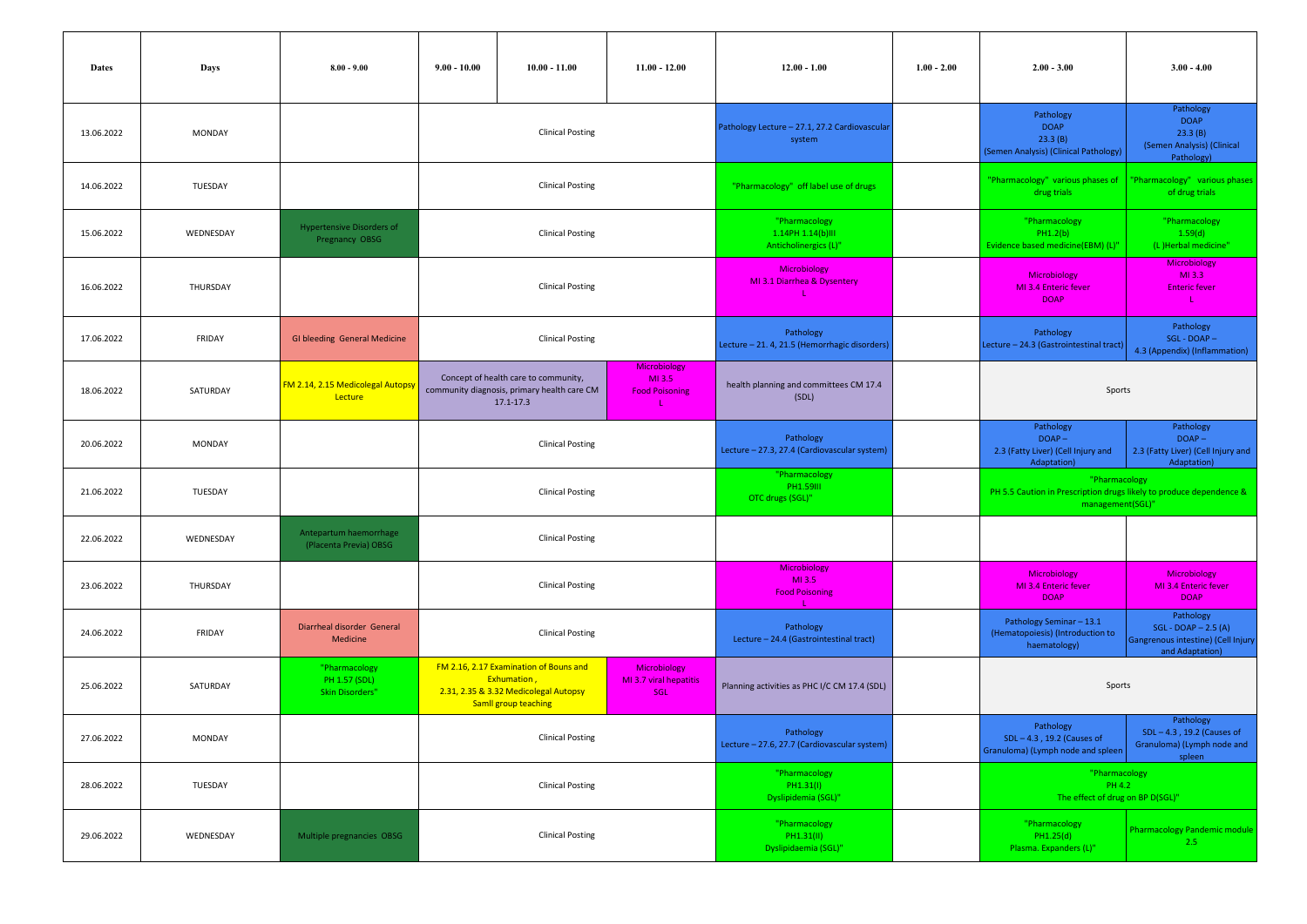| <b>Dates</b> | Days      | $8.00 - 9.00$                                                     | $9.00 - 10.00$                  | $10.00 - 11.00$                           | $11.00 - 12.00$                     | $12.00 - 1.00$                                                                                                              | $1.00 - 2.00$ | $2.00 - 3.00$                                                                                                       | $3.00 - 4.00$                                                                                                                        |
|--------------|-----------|-------------------------------------------------------------------|---------------------------------|-------------------------------------------|-------------------------------------|-----------------------------------------------------------------------------------------------------------------------------|---------------|---------------------------------------------------------------------------------------------------------------------|--------------------------------------------------------------------------------------------------------------------------------------|
| 30.06.2022   | THURSDAY  |                                                                   |                                 | <b>Clinical Posting</b>                   |                                     | <b>Microbiology</b><br>MI 3.7 viral hepatitis<br><b>SGL</b>                                                                 |               | Microbiology<br>MI 3.8 Viral marker<br><b>DOAP</b>                                                                  | Microbiology<br>MI 3.8 Viral marker<br><b>DOAP</b>                                                                                   |
| 01.07.2022   | FRIDAY    | Headache General Medicine)                                        |                                 | <b>Clinical Posting</b>                   |                                     | Pathology<br>Lecture - 24.5 (Gastrointestinal tract)                                                                        |               | Pathology<br>$SGL - DOAP -$<br>2.6 (A) (Cell adaptation, BPH, Cervix<br>metaplasia)<br>(Cell Injury and Adaptation) | Pathology<br>SGL-23.2 (Body fluids) (Clinical<br>Pathology)                                                                          |
| 02.07.2022   | SATURDAY  | "Pharmacology PH1.64(b) good<br>clinical practice(GCP)<br>$(L)^n$ |                                 | Morbidity and mortality indicators CM 7.4 | Microbiology                        | MI 4.3 Skin & soft infection   occupational health hazards, their risk factors<br>and preventive measures CM 11.3           |               | Sports                                                                                                              |                                                                                                                                      |
| 04.07.2022   | MONDAY    |                                                                   |                                 | <b>Clinical Posting</b>                   |                                     | Pathology<br>Lecture - 27.9 (Cardiovascular system)                                                                         |               | Pathology Seminar - 14.3 (Microcytic)                                                                               | Pathology<br>$SGL - DOAP -$<br>2.5 (B) (Monckeberg sclerosis)<br>(Cell Injury and Adaptation)                                        |
| 05.07.2022   | TUESDAY   |                                                                   |                                 | <b>Clinical Posting</b>                   |                                     | "Pharmacology<br>PH 1.16(a) I<br>Histamine & anti histamine (L)"                                                            |               | """Pharmacology<br>PH1.421<br>Gen. Principles of Chemotherapy (L)"                                                  |                                                                                                                                      |
| 06.07.2022   | WEDNESDAY | Antepartum haemorrhage<br>(Abruptio Placenta) OBSG                |                                 | <b>Clinical Posting</b>                   |                                     | "Pharmacology<br>PH1.16(a)II<br>Histamine & anti histamine (L)"                                                             |               | "Pharmacology<br>PH1.42II,<br>General Principles of Chemotherapy (L)"                                               |                                                                                                                                      |
| 07.07.2022   | THURSDAY  |                                                                   |                                 | <b>Clinical Posting</b>                   |                                     | <b>Microbiology</b><br>MI 4.2 Bone and Joint infection                                                                      |               | Microbiology<br>MI 4.2 Bone and Joint infection<br><b>DOAP</b>                                                      | Microbiology<br>MI 4.2 Bone and Joint infection<br><b>DOAP</b>                                                                       |
| 08.07.2022   | FRIDAY    | Cerebrovascular accident General<br>Medicine                      |                                 | <b>Clinical Posting</b>                   |                                     | Pathology<br>Lecture - 24.6 (Gastrointestinal tract)                                                                        |               | Pathology Seminar - 15.3<br>(Macrocytic)                                                                            | Pathology<br>SGL - DOAP - 8.1, 8.2,<br>8.3 (Basic diagnostic cytology),<br>16.7 (A) (Cytology - TB Lymph<br>node) (Hemolytic anemia) |
| 09.07.2022   | SATURDAY  |                                                                   | <b>FM 7.1 DNA</b><br><b>SDL</b> |                                           | Microbiology<br>MI 5.1 Meningitis L | ergonomics, presenting features of<br>occupational illness CM 11.1 and 11.4<br>(integrated with Microbbiology and TB Chest) |               | Sports                                                                                                              |                                                                                                                                      |
| 11.07.2022   | Monday    |                                                                   |                                 | <b>Clinical Posting</b>                   |                                     | Pathology<br>Lecture - 26.1 (Respiratory system)                                                                            |               | Pathology<br>$SGL - 2.6$<br>(Dysplasia, CIN) (Cell Injury and<br>Adaptation)                                        | Pathology<br>$SGL - 23.3 (TFT)$<br>(Clinical Pathology)                                                                              |
| 12.07.2022   | Tuesday   |                                                                   |                                 | <b>Clinical Posting</b>                   |                                     | "Pharmacology<br>PH1.34(I)<br>Drugs acting on GIT (SGL)"                                                                    |               | PH1.48(I)<br>Antimicrobial used in UTI, STD & HIV<br>$(SGL)^n$                                                      |                                                                                                                                      |
| 13.07.2022   | Wednesday | Infertility-Female factors OBSG                                   |                                 | <b>Clinical Posting</b>                   |                                     | "Pharmacology<br>PH 1.34(II)<br>Drugs acting on GIT (SGL)"                                                                  |               | Integration- Pharmacologyo & Gen. medicine<br>PH3.5 P-drugs"                                                        |                                                                                                                                      |
| 14.07.2022   | Thursday  |                                                                   |                                 | <b>Clinical Posting</b>                   |                                     | Microbiology<br>MI 5.1 Meningitis L                                                                                         |               | Microbiology<br>MI 4.3<br><b>Skin &amp; Soft Infection</b>                                                          | Microbiology<br>MI 4.3<br><b>Skin &amp; Soft Infection</b>                                                                           |
| 15.07.2022   | Friday    | Movement disorders General<br>Medicine                            |                                 | <b>Clinical Posting</b>                   |                                     | Pathology<br>Lecture - 24.7 (Gastrointestinal tract)                                                                        |               | Pathology<br>$SGL - 19.3$<br>(TB Lymph node)                                                                        | Pathology<br>Seminar - 16.6 (Hemolytic<br>anemia)                                                                                    |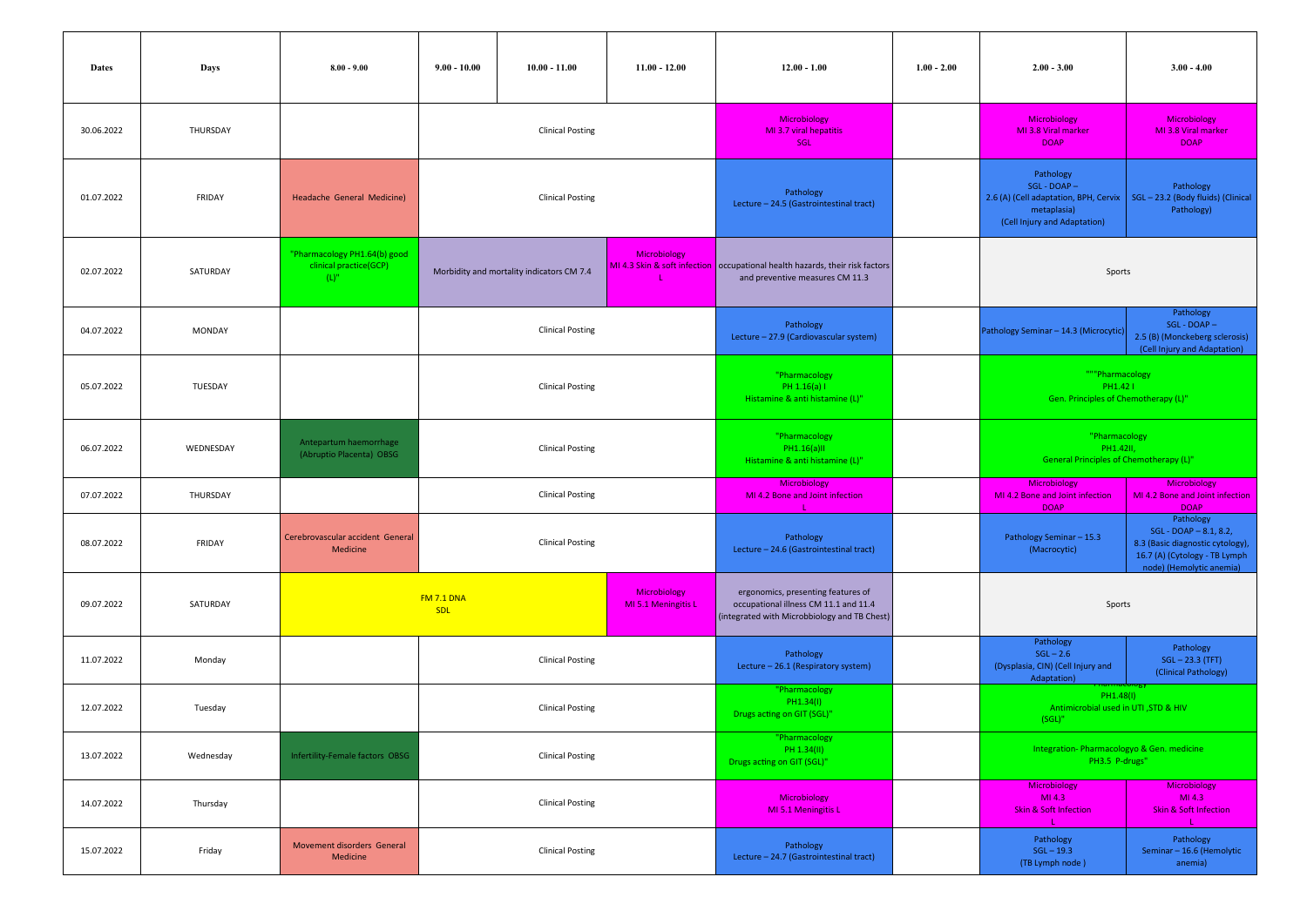| <b>Dates</b> | Days      | $8.00 - 9.00$                                           | $9.00 - 10.00$                      | $10.00 - 11.00$                                             | $11.00 - 12.00$                                                  | $12.00 - 1.00$                                                                                                     | $1.00 - 2.00$ | $2.00 - 3.00$                                                                                                          | $3.00 - 4.00$                                                                                            |
|--------------|-----------|---------------------------------------------------------|-------------------------------------|-------------------------------------------------------------|------------------------------------------------------------------|--------------------------------------------------------------------------------------------------------------------|---------------|------------------------------------------------------------------------------------------------------------------------|----------------------------------------------------------------------------------------------------------|
| 16.07.2022   | Saturday  | "Pharmacology - SGL                                     |                                     | Investigation of an Epidemic CM 7.7                         | Microbiology<br><b>MI 6.1 URTI</b><br>L                          | employees state insurance scheme CM 11.2                                                                           |               | Sports                                                                                                                 |                                                                                                          |
| 18.07.2022   | Monday    |                                                         |                                     | <b>Clinical Posting</b>                                     |                                                                  | Pathology<br>Lecture - 26.2 (Respiratory system)                                                                   |               | Pathology<br>$SGL - 16.7(B)$<br>(Cytology - Fibroadenoma)<br>(Hemolytic anemia)                                        | Pathology<br>$SGL - 23.3 (LFT)$<br>(Clinical Pathology)                                                  |
| 19.07.2022   | Tuesday   |                                                         |                                     | <b>Clinical Posting</b>                                     |                                                                  | Pharmacology<br>PH 1.34(III)<br>Drug acting on GIT (SGL)                                                           |               | Pharmacology<br>PH1.48(II)<br>Antimicrobials (SGL)                                                                     |                                                                                                          |
| 20.07.2022   | Wednesday | Infertility-Male Factors OBSG                           |                                     | <b>Clinical Posting</b>                                     |                                                                  | Pharmacology PH 1.16(c) NSAIDS I<br>(L)                                                                            |               | Pharmacology<br>PH1.48III<br>Antimicrobials (SGL)                                                                      |                                                                                                          |
| 21.07.2022   | THURSDAY  |                                                         |                                     | <b>Clinical Posting</b>                                     |                                                                  | Microbiology<br>MI 5.3 meningitis<br>т.                                                                            |               | Microbiology<br>MI 5.3 meningitis                                                                                      | Microbiology<br><b>MI 6.1 URTI</b><br>L                                                                  |
| 22.07.2022   | Friday    | <b>Envenomation General Medicine</b>                    |                                     | <b>Clinical Posting</b>                                     |                                                                  | Pathology<br>Lecture - 25.2 (Hepatobiliary system)                                                                 |               | Pathology<br>Seminar - 17.2 (Indication of BMA &<br><b>BMB)</b> (Aplastic anemia)                                      | Pathology<br>$SGL - 19.7$<br>(Spleenomegaly) (Lymph node<br>and spleen)                                  |
| 23.07.2022   | Saturday  |                                                         | FM 2.14 PM Artefacts<br><b>DOAP</b> |                                                             | Microbiology<br>MI 6.1<br>LRTI<br>$\mathbf{L}$                   | Common occupational disorders of health<br>professionals, their prevention &<br>management (CM 11.5 (SDL))         |               | Sports                                                                                                                 |                                                                                                          |
| 25.07.2022   | Monday    |                                                         |                                     | <b>Clinical Posting</b>                                     |                                                                  | Pathology<br>Lecture - 26.3, 26.4 (Respiratory system)                                                             |               | Pathology<br>$SGL - 19.5$<br>[Lymphoma (HD)] (Lymph node and<br>spleen)                                                | Pathology<br>$SGL - 19.5$<br>[Lymphoma (HD)] (Lymph node<br>and spleen)                                  |
| 26.07.2022   | Tuesday   |                                                         |                                     | <b>Clinical Posting</b>                                     |                                                                  | Pharmacology<br>PH 1.34IV<br>Drugs acting on GIT (SGL)                                                             |               | Pharmacology<br>PH1.48IV,<br><b>Antimictobials (SGL)</b>                                                               |                                                                                                          |
| 27.07.2022   | Wednesday | Uterine fibroids OBSG                                   |                                     | <b>Clinical Posting</b>                                     |                                                                  | Pharmacology<br>PH1.35(V)<br>Drugs acting on GIT (SGL)                                                             |               | Pharmacology<br><b>PH1.48V</b><br>Antimictobials (SGL)                                                                 |                                                                                                          |
| 28.07.2022   | Thursday  |                                                         |                                     | <b>Clinical Posting</b>                                     |                                                                  | Microbiology<br>MI 6.2<br><b>URTI</b><br>(L)                                                                       |               | Microbiology<br><b>MI 6.3 LRTI</b><br>-1.                                                                              | Microbiology<br><b>MI 6.3 LRTI</b><br>T.                                                                 |
| 29.07.2022   | Friday    | Poisoning General Medicine                              |                                     | <b>Clinical Posting</b>                                     |                                                                  | Pathology<br>Lecture - 25.3 (Hepatobiliary system)                                                                 |               | Pathology Seminar - 19.4 (Difference $ SDL - 19.1$ (Enumerate the causes<br>between<br>HD/NHL) (Lymph node and spleen) | Pathology<br>and describe the differentiating<br>features of lymphadenopathy)<br>(Lymph node and spleen) |
| 30.07.2022   | Saturday  | <b>AETCOM pathology 2.5.5</b><br><b>CASE RESOLUTION</b> |                                     | Study designs, association and problems CM 7.3,<br>7.5, 7.8 | Microbiology<br><b>MI 6.3 LRTI</b><br>Gram/ ZN staining<br>(DOAP | Define and classify hospital waste and<br>methods of its treatment CM 14.1, 14.2<br>(integrated with Microbiology) |               | <b>AETCOM Module 2.4 Community Medicine</b>                                                                            |                                                                                                          |
| 01.08.2022   | Monday    |                                                         |                                     | <b>Clinical Posting</b>                                     |                                                                  | Pathology<br>Lecture - 26.6, 26.7 (Respiratory system)                                                             |               | Pathology SGL - 25.1 (Bilirubin)<br>(Hepatobiliary system)                                                             | Pathology<br>SGL-25.5 (Megaloblastic, CVC,<br>Liver) (Hepatobiliary system)                              |
| 02.08.2022   | Tuesday   |                                                         |                                     | <b>Clinical Posting</b>                                     |                                                                  | Pharmacology PH1.34(VI) Drugs acting on GIT<br>(SGL)                                                               |               | Pharmacology<br><b>PH1.48VI</b><br>Antimictobials (SGL)                                                                |                                                                                                          |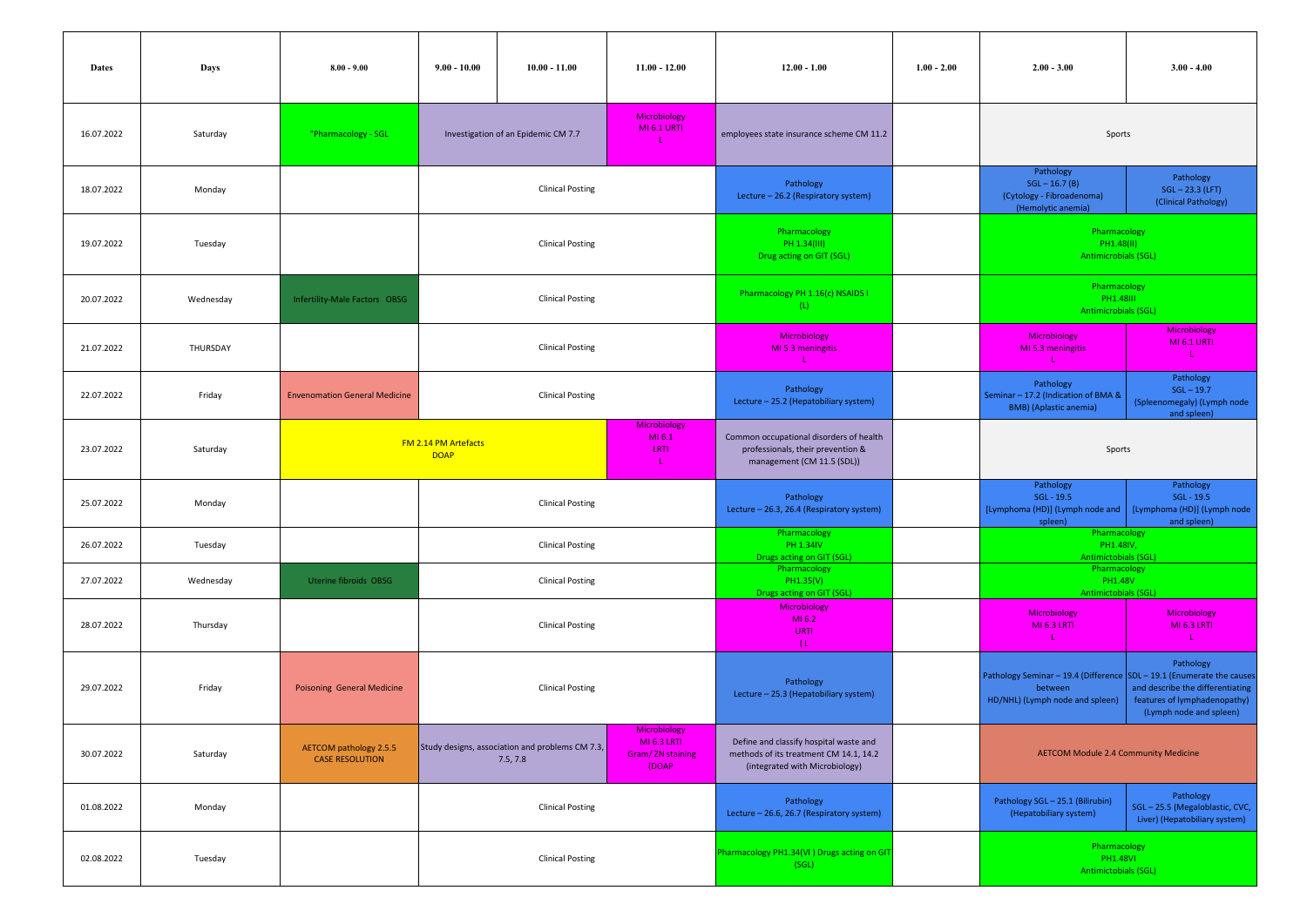| <b>Dates</b> | Days          | $8.00 - 9.00$                                                                | $9.00 - 10.00$                                                                   | $10.00 - 11.00$         | $11.00 - 12.00$                                             | $12.00 - 1.00$                                                                                                          | $1.00 - 2.00$ | $2.00 - 3.00$                                                                       | $3.00 - 4.00$                                                                         |
|--------------|---------------|------------------------------------------------------------------------------|----------------------------------------------------------------------------------|-------------------------|-------------------------------------------------------------|-------------------------------------------------------------------------------------------------------------------------|---------------|-------------------------------------------------------------------------------------|---------------------------------------------------------------------------------------|
| 03.08.2022   | Wednesday     |                                                                              |                                                                                  | <b>Clinical Posting</b> |                                                             | Pharmacology PH1.34(VII) Drugs acting on GIT<br>(L)                                                                     |               | Pharmacology<br><b>PH1.48VII</b><br>Durgs used in UTI<br>(SGL)                      |                                                                                       |
| 04.08.2022   | Thursday      |                                                                              |                                                                                  | <b>Clinical Posting</b> |                                                             | Pand Mod.2.3,-Microbial diagnosis                                                                                       |               | <b>Revision</b><br>SGL                                                              | Revision<br>SGL                                                                       |
| 05.08.2022   | Friday        | Mineral, Fluid Electrolyte and Acid<br>base Disorder General Medicine        |                                                                                  | <b>Clinical Posting</b> |                                                             | Pathology<br>Lecture - 28.2, 28.3 & 28.4 (Urinary Tract)                                                                |               | Pathology<br>Seminar - 20.1 (Diagnostic criteria of<br>MM) (Plasma cell disorders)  | Pathology<br>SGL-25.5 (CVC, Spleen)<br>(Hepatobiliary system)                         |
| 06.08.2022   | Saturday      |                                                                              | FM 8.1, 8.2, 8.3 & 8.4<br><b>General Toxicology</b><br><b>Integrated Lecture</b> |                         | Microbiology<br>MI 7.3<br>UTI<br>(L)                        | laws related to hospital waste management<br>CM 14.3 (integrated with Microbiology)                                     |               | Sports                                                                              |                                                                                       |
| 08.08.2022   | MONDAY        |                                                                              |                                                                                  | <b>Clinical Posting</b> |                                                             | Pathology Lecture - 26.3<br>(Respiratory system)                                                                        |               | Pathology<br>SGL-35.1 & 35.3<br><b>CSF (Meningitis) (Central Nervous</b><br>System) | Pathology<br>SGL - 35.1 & 35.3<br><b>CSF</b> (Meningitis) (Central<br>Nervous System) |
| 09.08.2022   | Tuesday       |                                                                              |                                                                                  |                         |                                                             | Holiday                                                                                                                 |               |                                                                                     |                                                                                       |
| 10.08.2022   | Wednesday     |                                                                              |                                                                                  | <b>Clinical Posting</b> |                                                             | Pharmacology<br>PH1.16(b)I 5HT (L)                                                                                      |               | Pharmacology<br><b>PH1.48IX</b><br>Antimictobials (SGL)                             |                                                                                       |
| 11.08.2022   | Thursday      |                                                                              |                                                                                  | <b>Clinical Posting</b> |                                                             | Microbiology<br>MI 7.1<br><b>Genito urinary tract infections</b><br>(L)                                                 |               | Microbiology<br>MI 7.2<br><b>STD</b>                                                | Microbiology<br>MI 7.2<br><b>STD</b>                                                  |
| 12.08.2022   | <b>FRIDAY</b> |                                                                              |                                                                                  |                         |                                                             | Holiday                                                                                                                 |               |                                                                                     |                                                                                       |
| 13.08.2022   | Saturday      |                                                                              | FM 8.5 & 8.6<br><b>General Toxicology</b><br><b>Small group teaching</b>         |                         | Microbiology<br>MI8.2<br><b>Opportunistic infections(L)</b> | Formulate a research question for a study,<br>Data collection, analysis, interpretation and<br>presentation CM 6.1, 6.2 |               | Sports                                                                              |                                                                                       |
| 15.08.2022   | <b>MONDAY</b> |                                                                              |                                                                                  |                         |                                                             | Holiday                                                                                                                 |               |                                                                                     |                                                                                       |
| 16.08.2022   | Tuesday       |                                                                              |                                                                                  | <b>Clinical Posting</b> |                                                             | Pharmacology PH1.16(c)II NSAIDS<br>(L)                                                                                  |               | Pharmacology<br>PH1.48 VIII<br>Antimictobials (L)                                   |                                                                                       |
| 17.08.2022   | Wednesday     |                                                                              |                                                                                  | <b>Clinical Posting</b> |                                                             |                                                                                                                         |               |                                                                                     |                                                                                       |
| 18.08.2022   | Thursday      |                                                                              |                                                                                  |                         |                                                             | Holiday                                                                                                                 |               |                                                                                     |                                                                                       |
| 19.08.2022   | Friday        | <b>Nutritional and Vitamin Deficiencies</b><br><b>General Medicine</b>       |                                                                                  | <b>Clinical Posting</b> |                                                             | Pathology Lecture - 28.5, 28.6 (Urinary Tract)<br>(A)                                                                   |               | atholog<br>SDL-19.6 (Enumerate and<br>differentiate the causes of                   | athology<br>SDL-19.6 (Enumerate and<br>differentiate the causes of                    |
| 20.08.2022   | Saturday      | FM 2.19<br><b>Anestesia and Operative Death</b><br><b>Integrated Lecture</b> |                                                                                  | Planning Cycle CM 17.4  | diagnosis                                                   | Pand Mod.2.3, L4 Microbial application of elementary statistical methods<br>including test of significance CM 6.3       |               |                                                                                     |                                                                                       |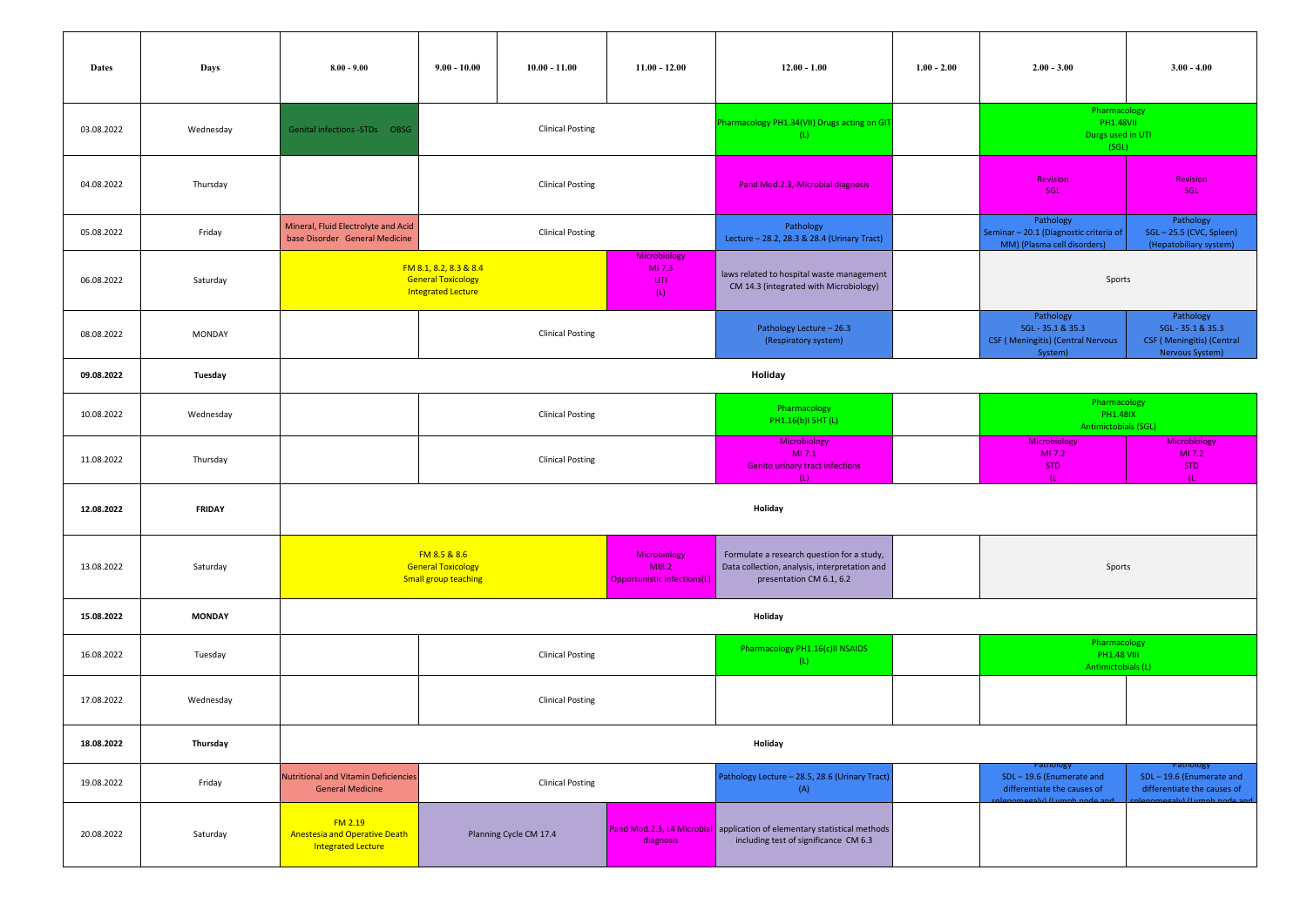| <b>Dates</b> | Days      | $8.00 - 9.00$                                                                                               | $9.00 - 10.00$          | $10.00 - 11.00$                                                                        | $11.00 - 12.00$                                                              | $12.00 - 1.00$                                                                                                   | $1.00 - 2.00$                                                                                                        | $2.00 - 3.00$                                                                                  | $3.00 - 4.00$                                                                      |
|--------------|-----------|-------------------------------------------------------------------------------------------------------------|-------------------------|----------------------------------------------------------------------------------------|------------------------------------------------------------------------------|------------------------------------------------------------------------------------------------------------------|----------------------------------------------------------------------------------------------------------------------|------------------------------------------------------------------------------------------------|------------------------------------------------------------------------------------|
| 22.08.2022   | Monday    |                                                                                                             |                         | <b>Clinical Posting</b>                                                                |                                                                              | Pathology Lecture - 28.5, 28.6 (Urinary Tract)<br>(B)                                                            |                                                                                                                      | Pathology Seminar - 24.1, 24.2<br>(Peptic ulcer) (Gastrointestinal<br>tract)                   | Pathology Seminar - 24.1, 24.2<br>(Peptic ulcer) (Gastrointestinal<br>tract)       |
| 23.08.2022   | Tuesday   |                                                                                                             | <b>Clinical Posting</b> |                                                                                        |                                                                              | Pharmacology<br>PH1.16(d)<br>Drugs for gout (L)                                                                  |                                                                                                                      | Pharmacology<br>PH1.36b II<br>Thyroid disorders & Anti Thyroid drugs (L)                       |                                                                                    |
| 24.08.2022   | WEDNESDAY |                                                                                                             | <b>Clinical Posting</b> |                                                                                        |                                                                              | Pharmacology<br>PH1.32(a)I<br><b>Bronchial asthama (SGL)</b>                                                     |                                                                                                                      | Pharmacology<br>PH1.32(a)II<br><b>Bronchial asthama (SGL)</b>                                  | Pharmacology<br>PH 1.33<br>Drugs used in Cough (SDL)                               |
| 25.08.2022   | Thursday  |                                                                                                             | <b>Clinical Posting</b> |                                                                                        |                                                                              | Microbiology<br>MI8.1<br><b>Zoonotic Diseases(L)</b>                                                             |                                                                                                                      | <b>Microbiology</b><br>M18.1<br><b>Zoonotic Diseases(SDL)</b>                                  | Microbiology<br>M18.1<br><b>Zoonotic Diseases(SDL)</b>                             |
| 26.08.2022   | Friday    | Integration-<br>Pathology - 24.2 (Peptic ulcer<br>disease) /<br><b>General Medicine</b>                     | <b>Clinical Posting</b> |                                                                                        | Pathology Lecture 28.7 (Urinary Tract)                                       |                                                                                                                  | athology Seminar - 24.6 (Difference<br>between Crohn's disease. &<br>ulcerative colitis)<br>(Gastrointestinal tract) | Pathology<br>$SGL - 29.2$                                                                      |                                                                                    |
| 27.08.2022   | Saturday  | <b>Community Medicine</b><br>CM 11.1 & 11.4<br>(Ergonomics, Presenting features of<br>Occupational illness) |                         | FM 8.7, 8.8, 8.9 & 8.10<br><b>General Toxicology</b><br>Lecture & Small group teaching | <b>Microbiology</b><br>MI 8.7 Infection control<br>practice and PPE<br>(SDL) | Common sampling techniques, simple<br>statistical methods CM 6.4                                                 |                                                                                                                      |                                                                                                |                                                                                    |
| 29.08.2022   | Monday    |                                                                                                             |                         | <b>Clinical Posting</b>                                                                |                                                                              | Pathology<br>Lecture - 29.3, 29.4 (Male Genital Tract)                                                           |                                                                                                                      | Pathology<br>SGL-28.14 (Renal cell carcinoma,<br>Wilm's tumors) (Urinary Tract)                | Pathology<br>SGL-28.14 (Renal cell<br>carcinoma, Wilm's tumors)<br>(Urinary Tract) |
| 30.08.2022   | Tuesday   |                                                                                                             | <b>Clinical Posting</b> |                                                                                        | Pharmacology PH1.32b COPD (SGL)                                              |                                                                                                                  | Pharmacology<br>PH 5.6<br>Demonstrate Ability to educate public & Patient on various drugs uses<br>D (SGL)           |                                                                                                |                                                                                    |
| 31.08.2022   | WEDNESDAY |                                                                                                             |                         | <b>Clinical Posting</b>                                                                |                                                                              | "Pharmacology" discussion of ethical aspects<br>of clinical trials in pandemic                                   |                                                                                                                      | <b>Pharmacology Pandemic Module 2.5</b>                                                        | <b>Pharmacology Pandemic Module</b><br>2.5                                         |
| 01.09.2022   | Thursday  |                                                                                                             |                         | <b>Clinical Posting</b>                                                                |                                                                              | Microbiology<br>MI8.2<br><b>Opportunistic infections(L)</b>                                                      |                                                                                                                      | Microbiology<br>MI8.5<br><b>Health care infections(L)</b>                                      | Microbiology<br>MI8.5<br><b>Health care infections</b><br>(SDL)                    |
| 02.09.2022   | Friday    | The role of the physician in the<br>community General Medicine                                              |                         | <b>Clinical Posting</b>                                                                |                                                                              | Pathology<br>Lecture - 28.8, 28.9 & 28.10 (Urinary Tract)                                                        |                                                                                                                      | Pathology Seminar - 25.6 (Viral<br>hepatitis - serologic profile)<br>(Hepatobiliary<br>system) | Pathology<br>SGL-DOAP-30.7, 30.8<br>(Female Genital Tract)                         |
| 03.09.2022   | Saturday  | Integration $-$<br>Pathology 28.13 (Renal stone<br>disease)<br><b>General Surgery</b>                       |                         | Health care delivery in India CM 17.5                                                  | Microbiology<br>MI 8.9<br><b>Sample Collection</b><br>(L)                    | Introduction, warning signs and National<br>Mental Health Program CM 15.1 - 15.3<br>(integrated with Psychaitry) |                                                                                                                      |                                                                                                |                                                                                    |
| 05.09.2022   | Monday    |                                                                                                             |                         | <b>Clinical Posting</b>                                                                |                                                                              | Pathology<br>Lecture - 30.1, 30.6 (Female Genital Tract)                                                         |                                                                                                                      | Pathology<br>SGL-DOAP-<br>29.3 (BPH) Male Genital Tract                                        | Pathology<br>SGL - DOAP-<br>29.4 (Prostate carcinoma) Male<br><b>Genital Tract</b> |
| 06.09.2022   | Tuesday   |                                                                                                             | <b>Clinical Posting</b> |                                                                                        | Pharmacology<br>PH1.19(b)I<br>Sedative& hypnotics (L)                        |                                                                                                                  | Pharmacology<br>PH 1.16(e)<br>Anti rheumatic drugs (SGL)                                                             |                                                                                                |                                                                                    |
| 07.09.2022   | Wednesday |                                                                                                             | <b>Clinical Posting</b> |                                                                                        | Pharmacology PH-1.47 (c)<br>Amoebiasis (SGL)                                 |                                                                                                                  | Pharmacology<br><b>PH1.51 (SDL)</b><br>Adultrants, pesticides food pollupants & insecticides                         |                                                                                                |                                                                                    |
| 08.09.2022   | THURSDAY  |                                                                                                             | <b>Clinical Posting</b> |                                                                                        | Microbiology<br>MI 8.8<br>Food, Air and water Microbiology<br><b>SGL</b>     |                                                                                                                  | <b>Microbiology</b><br>MI 8.7<br>Infection control practice and PPE                                                  | <b>Microbiology</b><br>MI 8.7<br><b>Infection control practice and PPE</b><br>(DOAP)           |                                                                                    |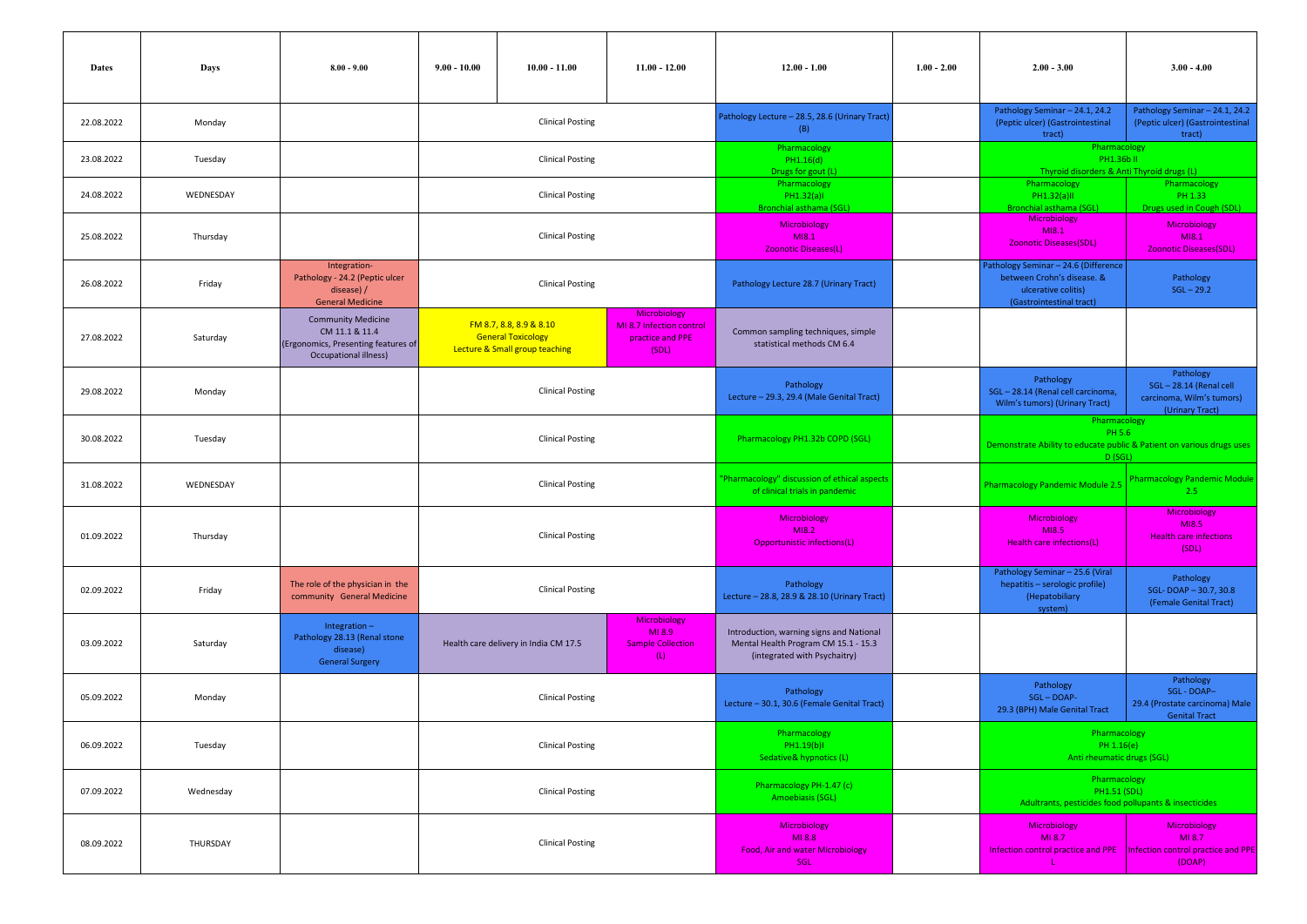| <b>Dates</b> | Days      | $8.00 - 9.00$                                                   | $9.00 - 10.00$                          | $10.00 - 11.00$                       | $11.00 - 12.00$                                           | $12.00 - 1.00$                                            | $1.00 - 2.00$ | $2.00 - 3.00$                                                                                                    | $3.00 - 4.00$                                                                                                                                                                           |  |
|--------------|-----------|-----------------------------------------------------------------|-----------------------------------------|---------------------------------------|-----------------------------------------------------------|-----------------------------------------------------------|---------------|------------------------------------------------------------------------------------------------------------------|-----------------------------------------------------------------------------------------------------------------------------------------------------------------------------------------|--|
| 09.09.2022   | Friday    |                                                                 |                                         | <b>Clinical Posting</b>               |                                                           | Pathology<br>Lecture - 28.11, 28.12 (Urinary Tract)       |               | Pathology Seminar - 26.1 (Difference<br>between lobar vs<br>bronchopneumonia) (Respiratory<br>system)            | Pathology<br>$SGL - 30.4 (A)$<br>(Serous & mucinous neoplasm of<br>ovary) (Female Genital Tract)                                                                                        |  |
| 10.09.2022   | Saturday  |                                                                 | <b>FM 2.26</b><br>Starvation<br>Lecture |                                       | Microbiology<br>MI 8.9<br><b>Sample Collection</b><br>(L) | Introduction and various Health Agencies CM<br>18.1-18.2  |               |                                                                                                                  |                                                                                                                                                                                         |  |
| 12.09.2022   | Monday    |                                                                 |                                         | <b>Clinical Posting</b>               |                                                           | Pathology<br>Lecture - 30.2 (Female Genital Tract)        |               | Pathology<br>$SGL - 30.4(B)$<br>(Serous & mucinous neoplasm of<br>ovary) (Female Genital Tract)                  | Pathology<br>$SGL - 30.4(B)$<br>(Serous & mucinous neoplasm of<br>ovary) (Female Genital Tract)                                                                                         |  |
| 13.09.2022   | Tuesday   |                                                                 |                                         | <b>Clinical Posting</b>               |                                                           | Pharmacology<br>PH1.19(b)II<br>Sedative& hypnotics (L)    |               | <b>Pharmacology Formative Assessment</b>                                                                         |                                                                                                                                                                                         |  |
| 14.09.2022   | Wednesday |                                                                 |                                         | <b>Clinical Posting</b>               |                                                           | Pharmacology<br>PH1.19(c)I<br>Antipsychotics (L)          |               | Pharmacology<br>PH1.24(a)I<br>Diuretics (L)                                                                      | Pharmacology<br>PH1.24(a)II<br>Diuretics (L)                                                                                                                                            |  |
| 15.09.2022   | Thursday  |                                                                 |                                         | <b>Clinical Posting</b>               |                                                           | Microbiology<br>MI 8.9<br><b>Sample Collection</b><br>(L) |               | Microbiology<br>MI 8.11<br><b>Sample Collection 2</b><br>(DOAP                                                   | Microbiology<br>MI 8.11<br><b>Sample Collection 2</b><br>(DOAP                                                                                                                          |  |
| 16.09.2022   | Friday    |                                                                 |                                         | <b>Clinical Posting</b>               |                                                           | Pathology<br>Lecture - 28.14 (Urinary Tract)              |               | Pathology Seminar - 27.6 (Difference<br>between diff. endocarditis<br>of (vegetation) (Cardiovascular<br>system) | Pathology<br>SDL - 27.10 (Describe the<br>etiology, pathophysiology,<br>pathology features and<br>complications of syphilis on the<br>cardiovascular system)<br>(Cardiovascular system) |  |
| 17.09.2022   | Saturday  | Pharmacology<br><b>PH 1.34VIII</b><br>Drugs acting on GIT (SGL) |                                         | Health Vare Delivery in India CM 17.5 | Microbiology<br>MI 8.12<br>Lab practices (L)              | <b>MICROBIOLOGY</b><br>(SGL)                              |               | <b>AETCOM &amp;</b><br><b>Formative Assessment</b><br>$2.6$ (IV),<br>Pharmacology                                |                                                                                                                                                                                         |  |
| 19.09.2022   | Monday    |                                                                 |                                         |                                       |                                                           | 2ND TERMINAL                                              |               |                                                                                                                  |                                                                                                                                                                                         |  |
| 20.09.2022   | Tuesday   |                                                                 |                                         |                                       |                                                           | 2ND TERMINAL                                              |               |                                                                                                                  |                                                                                                                                                                                         |  |
| 21.09.2022   | Wednesday |                                                                 |                                         |                                       |                                                           | 2ND TERMINAL                                              |               |                                                                                                                  |                                                                                                                                                                                         |  |
| 22.09.2022   | THURSDAY  |                                                                 |                                         |                                       |                                                           | 2ND TERMINAL                                              |               |                                                                                                                  |                                                                                                                                                                                         |  |
| 23.09.2022   | FRIDAY    |                                                                 | 2ND TERMINAL                            |                                       |                                                           |                                                           |               |                                                                                                                  |                                                                                                                                                                                         |  |
| 24.09.2022   | SATURDAY  |                                                                 | 2ND TERMINAL                            |                                       |                                                           |                                                           |               |                                                                                                                  |                                                                                                                                                                                         |  |
| 26.09.2022   | Monday    | 2ND TERMINAL                                                    |                                         |                                       |                                                           |                                                           |               |                                                                                                                  |                                                                                                                                                                                         |  |
| 27.09.2022   | Tuesday   |                                                                 |                                         |                                       |                                                           | 2ND TERMINAL                                              |               |                                                                                                                  |                                                                                                                                                                                         |  |
| 28.09.2022   | Wednesday | 2ND TERMINAL                                                    |                                         |                                       |                                                           |                                                           |               |                                                                                                                  |                                                                                                                                                                                         |  |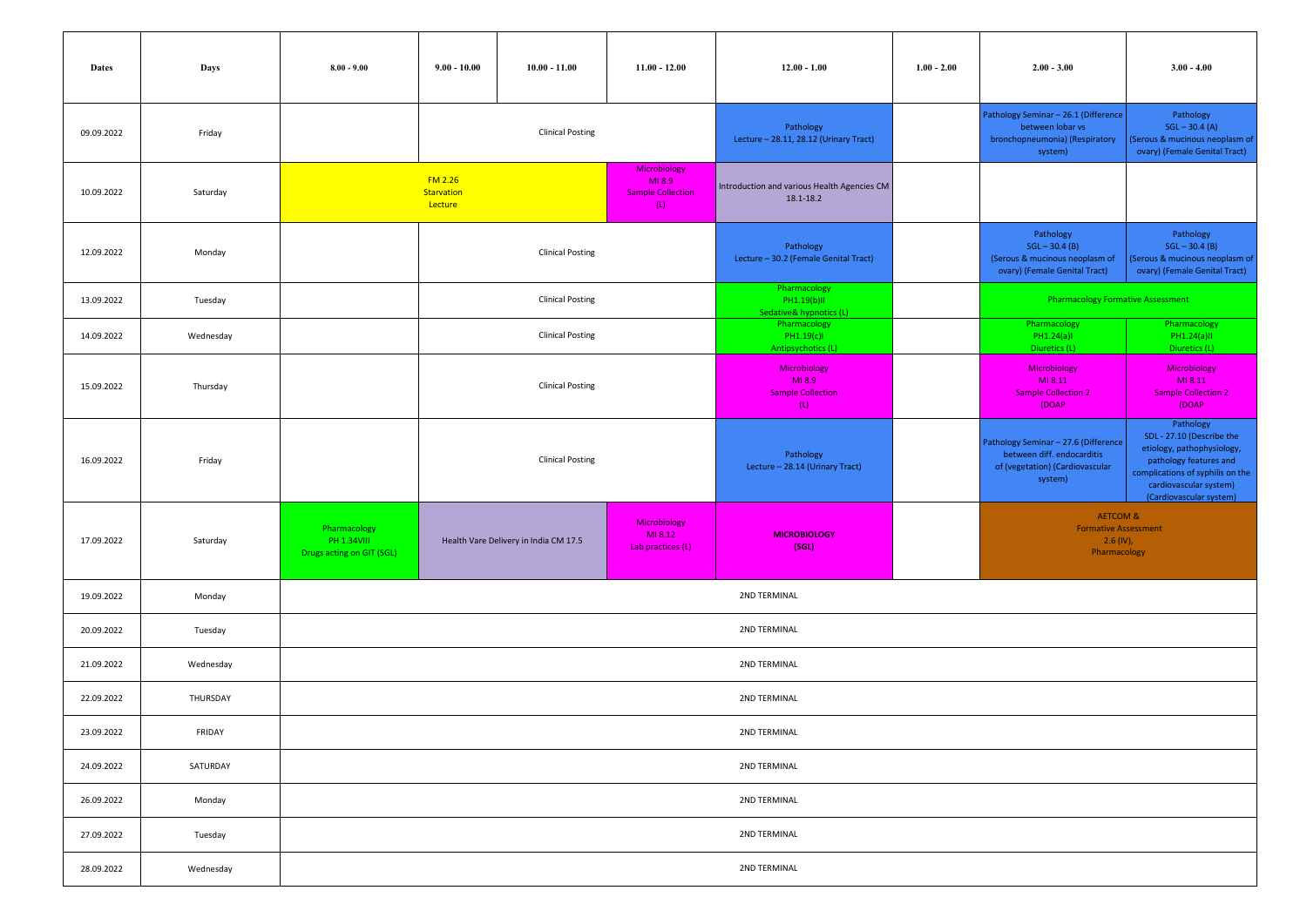| Dates      | Days      | $8.00 - 9.00$                                                  | $9.00 - 10.00$                                     | $10.00 - 11.00$                                                               | $11.00 - 12.00$                                                                  | $12.00 - 1.00$                                                      | $1.00 - 2.00$ | $2.00 - 3.00$                                                                                    | $3.00 - 4.00$                                                                            |
|------------|-----------|----------------------------------------------------------------|----------------------------------------------------|-------------------------------------------------------------------------------|----------------------------------------------------------------------------------|---------------------------------------------------------------------|---------------|--------------------------------------------------------------------------------------------------|------------------------------------------------------------------------------------------|
| 29.09.2022 | Thursday  |                                                                |                                                    | <b>Clinical Posting</b>                                                       |                                                                                  | Microbiology<br>MI 8.6 Infection Control(SDL)                       |               | Microbiology<br>MI 8.7<br>Infection control practice and PPE                                     | Microbiology<br>MI 8.7<br>Infection control practice and PPE<br><b>(DOAP</b>             |
| 30.09.2022 | Friday    |                                                                |                                                    | <b>Clinical Posting</b>                                                       |                                                                                  | Pathology<br>Lecture - 30.4 (Female Genital Tract) A                |               | Pathology<br>$SGL - 30.4$<br>(Teratoma ovary)                                                    | Pathology<br>$SGL - 30.4$<br>(Teratoma ovary)                                            |
| 01.10.2022 | Saturday  | Pharmacology<br>PH1.37(b)  <br><b>Pituitary hormones (SGL)</b> | <b>Health Care</b><br>delivery in India CM<br>17.5 | Various Health Agencies<br>CM 18.2                                            | Pand Mod.2.3, L6, Serologic<br>tests                                             | <b>MICROBIOLOGY</b><br>(SGL)                                        |               |                                                                                                  |                                                                                          |
| 03.10.2022 | Monday    |                                                                |                                                    | <b>Clinical Posting</b>                                                       |                                                                                  | Pathology B<br>Lecture - 30.4 (Female Genital Tract)                |               | Pathology<br>$SGL - 30.5$<br>(H. mole) (Female Genital Tract)                                    | Pathology<br>$SGL - 30.5$<br>(H. mole) (Female Genital Tract)                            |
| 04.10.2022 | Tuesday   |                                                                |                                                    |                                                                               |                                                                                  | Holiday                                                             |               |                                                                                                  |                                                                                          |
| 05.10.2022 | Wednesday |                                                                |                                                    |                                                                               |                                                                                  | Holiday                                                             |               |                                                                                                  |                                                                                          |
| 06.10.2022 | Thursday  |                                                                |                                                    | <b>Clinical Posting</b>                                                       |                                                                                  | Pand Mod.2.3, L5Serologic tests                                     |               | Microbiology<br>MI 8.12<br>Lab practices (L)                                                     | Microbiology<br>MI 8.12<br>Lab practices (L)                                             |
| 07.10.2022 | Friday    |                                                                |                                                    | <b>Clinical Posting</b>                                                       |                                                                                  | Pathology Lecture - 31.1 (Breast)                                   |               | Pathology Seminar-<br>27.5 (Change in case of MI)<br>(Cardiovascular<br>system)                  | Pathology SDL - 28.1<br>(Describe the normal histology of<br>the kidney) (Urinary Tract) |
| 08.10.2022 | Saturday  |                                                                | <b>FMT-Seminar</b>                                 |                                                                               | Microbiology<br>MI 8.15<br><b>Interpretation of results</b><br>(Case Discussion) | <b>MICROBIOLOGY</b><br>(SGL)                                        |               | <b>AETCOM</b><br>2.8<br>Pharmacology                                                             |                                                                                          |
| 10.10.2022 | Monday    |                                                                |                                                    | <b>Clinical Posting</b>                                                       |                                                                                  | Pathology<br>Lecture - 30.5 (Female Genital Tract)                  |               | Pathology SGL - 31.1<br>(Fibroadenoma Breast) (Breast)                                           | Pathology SGL - 31.3 (IDC)<br>(Breast)                                                   |
| 11.10.2022 | Tuesday   |                                                                |                                                    | <b>Clinical Posting</b>                                                       |                                                                                  | Pharmacology<br>PH1.24(b)<br>Antidiurertics (L)                     |               | Pharmacology<br>PH1.58<br>Ocular disorder (SGL)                                                  |                                                                                          |
| 12.10.2022 | Wednesday |                                                                |                                                    | <b>Clinical Posting</b>                                                       |                                                                                  | Pharmacology<br>PH1.28(a)I<br>Drugs for IHD (L)                     |               | Pharmacology<br>PH1.28(b)<br>Drugs for PVD (L)                                                   | Pharmacology<br>PH1.26(I)<br>RAS & aldosterone (L)                                       |
| 13.10.2022 | Thursday  |                                                                |                                                    | <b>Clinical Posting</b>                                                       |                                                                                  | Microbiology<br>MI 8.13<br><b>Choosing Diagnostic methods (SGL)</b> |               | Microbiology<br>MI 8.15<br><b>Interpretation of results</b><br><b>DOAP</b>                       | Microbiology<br>MI 8.15<br><b>Interpretation of results</b><br><b>DOAP</b>               |
| 14.10.2022 | Friday    |                                                                |                                                    | <b>Clinical Posting</b>                                                       |                                                                                  | Pathology<br>Lecture - 31.2 (Breast)                                |               | Pathology<br>Seminar - 28.5 (Difference between<br>NS and Nephritic syndrome) (Urinary<br>Tract) | Pathology<br>SDL - 28.15 (Urinary Tract                                                  |
| 15.10.2022 | Saturday  | <b>AETCOM 2.8.1 pathology</b><br><b>HOSPITAL VISIT</b>         | Various Health<br>Agencies CM 18.2<br>(SDL)        | <b>Community Medicine CM</b><br>17.4 (SDL- Health Planning<br>and Committees) | Microbiology<br>MI 8.15<br><b>Interpretation of results</b><br>(Case Discussion) | <b>MICROBIOLOGY</b><br>(SGL)                                        |               | <b>AETCOM 2.8</b><br><b>COMMUNITY MEDICINE</b>                                                   |                                                                                          |
| 17.10.2022 | Monday    |                                                                |                                                    | <b>Clinical Posting</b>                                                       |                                                                                  | Pathology<br>Lecture - 30.9 (Female Genital Tract)                  |               | Pathology<br>SGL-DOAP-30.3<br>(Leiomyoma & leiomyosarcoma)<br>(Female Genital Tract              | Pathology<br>$SGL-DOAP - 30.3$<br>(Leiomyoma & leiomyosarcoma)<br>(Female Genital Tract  |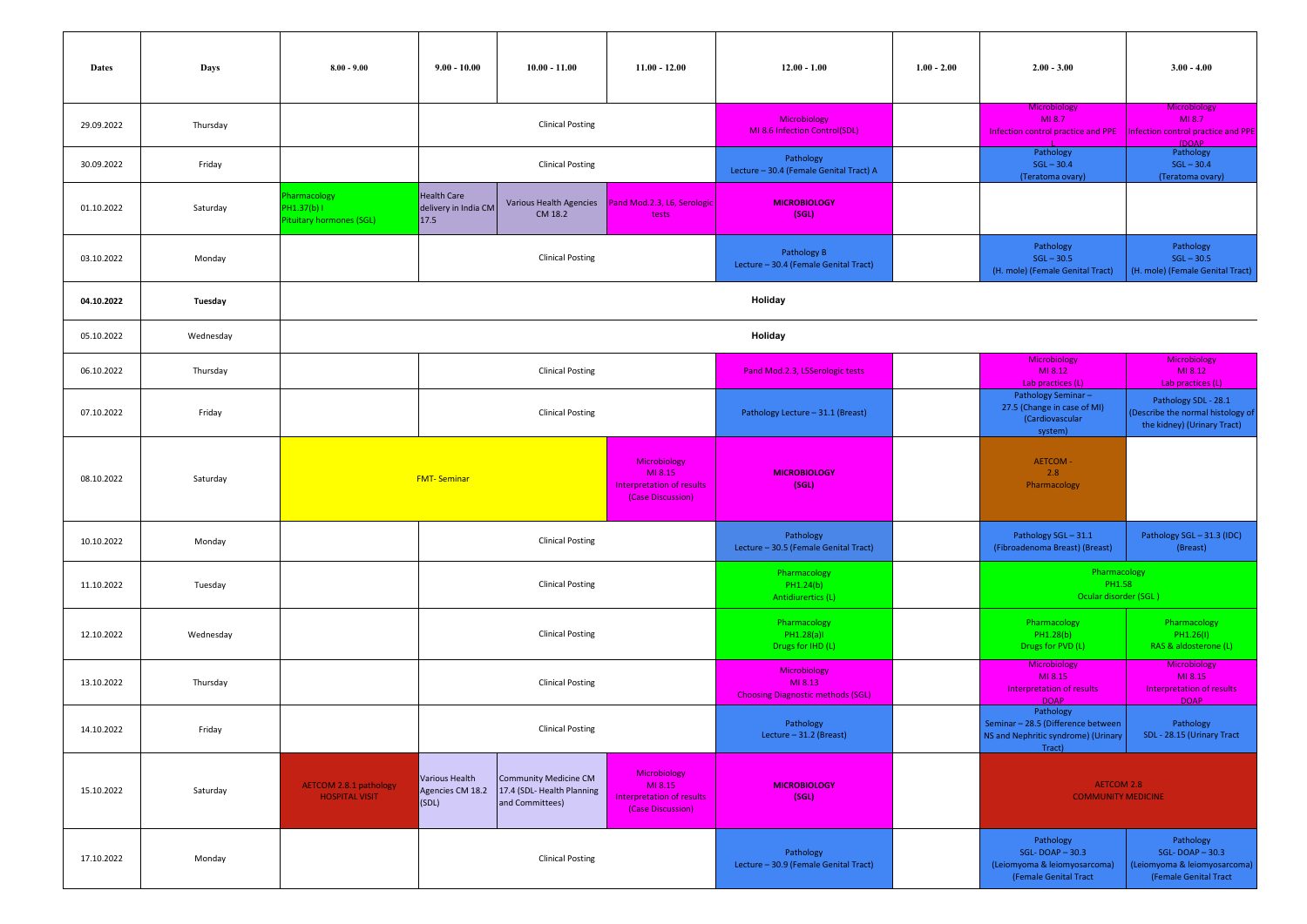| <b>Dates</b> | Days          | $8.00 - 9.00$      | $9.00 - 10.00$          | $10.00 - 11.00$                                                                             | $11.00 - 12.00$                                                   | $12.00 - 1.00$                                           | $1.00 - 2.00$                                | $2.00 - 3.00$                                                                                                                                    | $3.00 - 4.00$                                                                                                                              |
|--------------|---------------|--------------------|-------------------------|---------------------------------------------------------------------------------------------|-------------------------------------------------------------------|----------------------------------------------------------|----------------------------------------------|--------------------------------------------------------------------------------------------------------------------------------------------------|--------------------------------------------------------------------------------------------------------------------------------------------|
| 18.10.2022   | Tuesday       |                    |                         | <b>Clinical Posting</b>                                                                     |                                                                   | Pharmacology<br>PH1.27(a)I<br>Antihypertensives (L)      |                                              | Pharmacology<br>PH1.381<br>Corticosteroids (L)                                                                                                   |                                                                                                                                            |
| 19.10.2022   | Wednesday     |                    |                         | <b>Clinical Posting</b>                                                                     |                                                                   | Pharmacology<br>PH1.27(b<br>Drugs for Shock Tt. (L)      |                                              | Pharmacology<br>PH1.62<br><b>Antiseptics &amp; disinfectants</b><br>(SGL)                                                                        |                                                                                                                                            |
| 20.10.2022   | Thursday      |                    |                         | <b>Clinical Posting</b>                                                                     |                                                                   | L Recent advances                                        |                                              | Microbiology<br>MI 8.15<br>Interpretation of results<br>(Case Discussion)                                                                        | Microbiology<br>MI 8.15<br><b>Interpretation of results</b><br>(Case Discussion)                                                           |
| 21.10.2022   | Friday        |                    |                         | <b>Clinical Posting</b>                                                                     |                                                                   | Pathology Lecture - 32.2, 32.3 (Endocrine<br>system)     |                                              | Pathology Seminar-<br>32.6 (Endocrine system)                                                                                                    | Pathology<br>SDL-32.5 (Hyperparathy-<br>roidism) (Endocrine system)                                                                        |
| 22.10.2022   | Saturday      | AETCOM - FM 2.7    |                         | Health Care Delivery in India- Rural vs Urban CM<br>17.5 (SDL)                              | Microbiology<br>MI 8.16<br><b>National Health Program</b><br>(SGL | <b>MICROBIOLOGY</b><br>(SGL)                             |                                              | Pandemic Module- Emerging and<br>reemerging Infections                                                                                           |                                                                                                                                            |
| 24.10.2022   | <b>MONDAY</b> |                    |                         |                                                                                             |                                                                   | Holiday                                                  |                                              |                                                                                                                                                  |                                                                                                                                            |
| 25.10.2022   | Tuesday       |                    |                         | <b>Clinical Posting</b>                                                                     |                                                                   | Pharmacology<br>PH 1.27(a) III<br>Antihypertensives (L)  |                                              | """Pharmacology<br>PH 1.30<br>Anti-arrythmics (SGL)"""                                                                                           | Pharmacology<br>PH1.30(SDL)<br>Antiarrythmics                                                                                              |
| 26.10.2022   | Wednesday     |                    |                         |                                                                                             |                                                                   | Holiday                                                  |                                              |                                                                                                                                                  |                                                                                                                                            |
| 27.10.2022   | Thursday      |                    |                         |                                                                                             |                                                                   | Holiday                                                  |                                              |                                                                                                                                                  |                                                                                                                                            |
| 28.10.2022   | Friday        |                    |                         | <b>Clinical Posting</b>                                                                     |                                                                   | Pathology Lecture - 32.4 (Endocrine system)              |                                              | Pathology Seminar - 30.1 (CIN -<br>I/II/III and carcinoma cervix) (Female<br>Genital<br>Tract)                                                   | Pathology<br>SDL-29.5 (Describe the etiology,<br>pathogenesis, pathology and<br>progression of prostatitis) (Male<br><b>Genital Tract)</b> |
| 29.10.2022   | Saturday      | <b>FMT Seminar</b> |                         | Occupational disorders of health professionals<br>and their prevention & management CM 11.5 | <b>MICROBIOLOGY</b>                                               | <b>MICROBIOLOGY</b><br>(SGL)                             |                                              | Pandemic Module- Emerging and<br>reemerging Infections                                                                                           |                                                                                                                                            |
| 31.10.2022   | Monday        |                    |                         | <b>Clinical Posting</b>                                                                     |                                                                   | Pathology Lecture - 33.1, 33.5 (Bone and soft<br>tissue) |                                              | Pathology<br>SGL-32.1 Enumerate, classify and<br>describe the etiology, pathogenesis,<br>pathology and iodine dependency of<br>thyroid swellings | Pathology<br>$SGL - 32.2$<br>(Colloid goiter gross &<br>Microscopic examination)<br>(Endocrine system)                                     |
| 01.11.2022   | Tuesday       |                    | <b>Clinical Posting</b> |                                                                                             | Pharmacology<br>PH1.19(d) I<br><b>Antidepressiants</b><br>(L)     |                                                          | Pharmacology<br>PH1.49 (SDL) antineoplastics |                                                                                                                                                  |                                                                                                                                            |
| 02.11.2022   | Wednesday     |                    |                         | <b>Clinical Posting</b>                                                                     |                                                                   | Pharmacology<br>PH1.29(I)<br>CHF<br>(L)                  |                                              | Pharmacology<br>PH1.29II<br>CHF<br>(L)                                                                                                           | Pharmacology<br>PH1.53<br>heavy metal poisoning<br>(L)                                                                                     |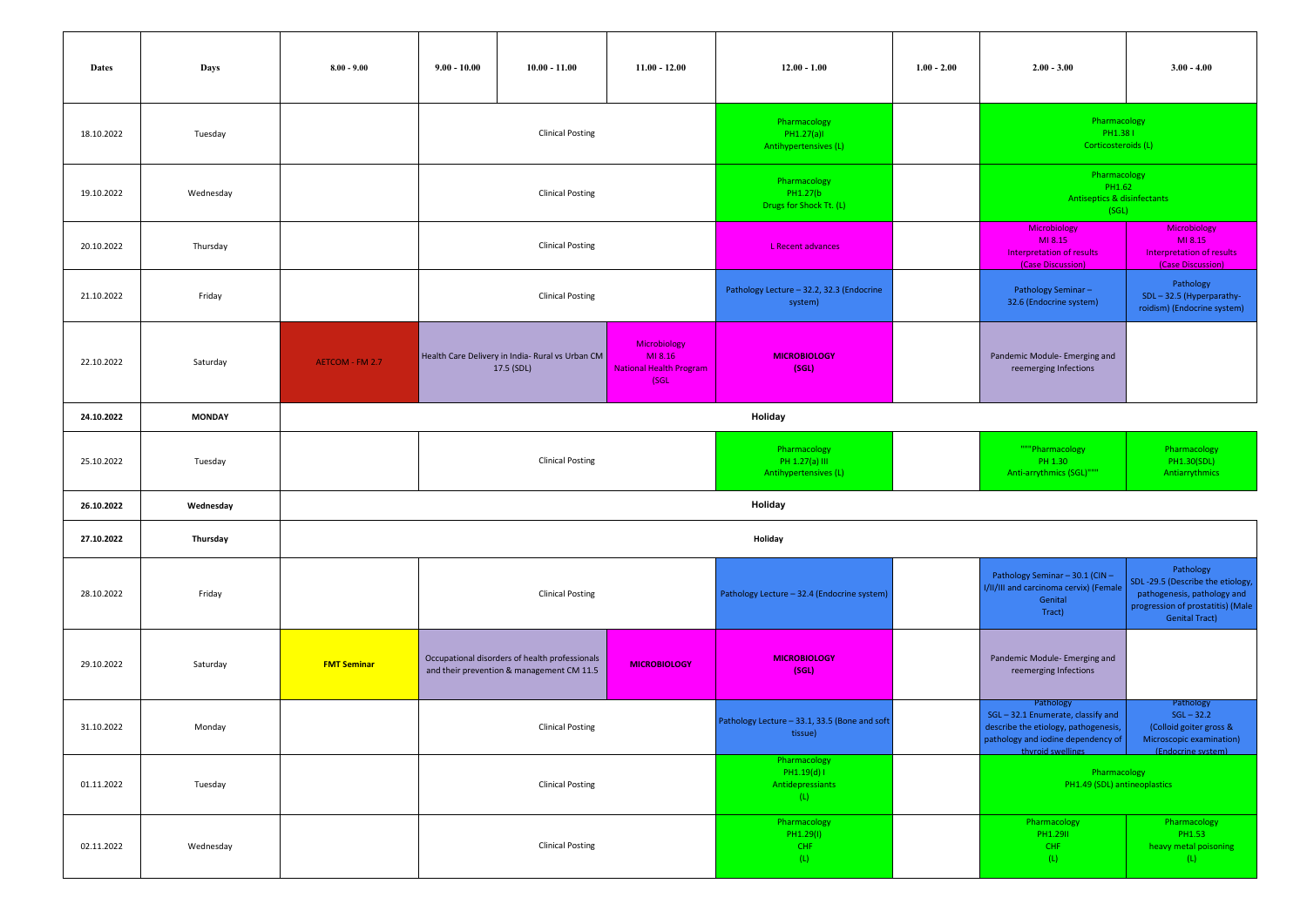| <b>Dates</b> | Days      | $8.00 - 9.00$                                   | $9.00 - 10.00$  | $10.00 - 11.00$         | $11.00 - 12.00$                                               | $12.00 - 1.00$                                                    | $1.00 - 2.00$ | $2.00 - 3.00$                                                                                  | $3.00 - 4.00$                                                               |
|--------------|-----------|-------------------------------------------------|-----------------|-------------------------|---------------------------------------------------------------|-------------------------------------------------------------------|---------------|------------------------------------------------------------------------------------------------|-----------------------------------------------------------------------------|
| 03.11.2022   | THURSDAY  |                                                 |                 | <b>Clinical Posting</b> |                                                               | Microbiology<br>MI 8.16<br><b>National Health Program</b><br>(SGL |               | Microbiology<br>MI 8.16<br><b>National Health Program</b><br>(SGL                              | Microbiology<br>MI 8.16<br><b>National Health Program</b><br>(SGL           |
| 04.11.2022   | FRIDAY    |                                                 |                 | <b>Clinical Posting</b> |                                                               | Pathology<br>Lecture - 32.7, 32.8, 32.9 (Endocrine system)        |               | Pathology Seminar - 30.3<br>(Leiomyoma vs leiomyosarcoma)<br>(Female Genital Tract)            | Pathology<br>$SDL - 31.4$<br>(Gynaecomastia) (Breast)                       |
| 05.11.2022   | Saturday  |                                                 | AETCOM - FM 2.7 |                         | Microbiology<br>MI 1.2<br><b>ZN Staining</b><br><b>DOAP</b>   | <b>MICROBIOLOGY</b><br>(SGL)                                      |               | Pandemic Module- Emerging and<br>reemerging Infections                                         | AETCOM - 2.8<br>Pathology                                                   |
| 07.11.2022   | Monday    |                                                 |                 | <b>Clinical Posting</b> |                                                               | Pathology<br>Lecture - 33.3 (Bone and soft tissue)                |               | Pathology<br>$SGL - 33.3$<br>(Lipoma, schwannoma) (Bone and<br>soft tissue)                    | Pathology<br>$SGL - 33.3$<br>(Lipoma, schwannoma) (Bone<br>and soft tissue) |
| 08.11.2022   | Tuesday   |                                                 |                 | <b>Clinical Posting</b> |                                                               | Pharmacology<br>ph1.19(d)II<br>antidepressants<br>(L)             |               | Pharmacology<br>PH1.52<br>Management of common poisoning<br>(SGL)                              |                                                                             |
| 09.11.2022   | Wednesday |                                                 |                 | <b>Clinical Posting</b> |                                                               | Pharmacology<br>ph1.19(f)  <br>neurodegenerative disorders<br>(L) |               | Pharmacology<br>PH1.62<br><b>Antiseptics &amp; disinfectants</b><br>(SGL)                      |                                                                             |
| 10.11.2022   | Thursday  |                                                 |                 | <b>Clinical Posting</b> |                                                               | Microbiology<br>MI 8.16<br><b>National Health Program</b><br>(SGL |               | Microbiology<br>MI.2<br><b>Gram Staining</b><br><b>DOAP</b>                                    | Microbiology<br>MI 1.2<br><b>Gram Staining</b><br><b>DOAP</b>               |
| 11.11.2022   | Friday    |                                                 |                 | <b>Clinical Posting</b> |                                                               | Pathology Lecture - 29.1 (Male Genital Tract)<br>$\mathsf{A}$     |               | Pathology<br>SGL 28.10 (Chronic pyelonephritis)<br>(Urinary Tract)                             | Pathology<br>SGL 28.10 (Chronic<br>pyelonephritis) (Urinary Tract)          |
| 12.11.2022   | Saturday  | aetcom pathology 2.8.1<br><b>HOSPITAL VISIT</b> |                 | <b>AETCOM - FM 2.7</b>  | Microbiology<br><b>Seminar, National Health</b><br>Programmes | <b>MICROBIOLOGY</b><br>(SGL)                                      |               | Pandemic Module- Emerging and<br>reemerging Infections                                         |                                                                             |
| 14.11.2022   | Monday    |                                                 |                 | <b>Clinical Posting</b> |                                                               | Pathology<br>Lecture - 35.2 (Central Nervous System)              |               | Pathology<br>SGL-34.1, 34.2 & 34.4<br>(Squamous Cell Carcinoma, Basal Cel<br>Carcinoma) (Skin) |                                                                             |
| 15.11.2022   | Tuesday   |                                                 |                 | <b>Clinical Posting</b> |                                                               | Pharmacology<br>PH1.19(h)II<br><b>Opioids Analgesics (SGL)</b>    |               | Pharmacology<br>PH1.37(b) II<br>Pituitary hormones II (L)                                      |                                                                             |
| 16.11.2022   | Wednesday |                                                 |                 | <b>Clinical Posting</b> |                                                               | Pharmacology<br>PH1.19(g) I<br>Antiepileptics (L)                 |               | Pharmacology PH1.19(g)II<br>Antiepileptics (L)                                                 | Pharmacology<br>PH1.19(h)I<br><b>Opioid Analgesics (SGL)</b>                |
| 17.11.2022   | Thursday  |                                                 |                 | <b>Clinical Posting</b> |                                                               | Microbiology<br>MI.2<br><b>Gram Staining</b><br>т                 |               | Microbiology<br>MI.2<br><b>Gram Staining</b><br><b>DOAP</b>                                    | Microbiology<br>MI 1.2 ZN Staining<br><b>DOAP</b>                           |
| 18.11.2022   | Friday    |                                                 |                 |                         |                                                               | Holiday                                                           |               |                                                                                                |                                                                             |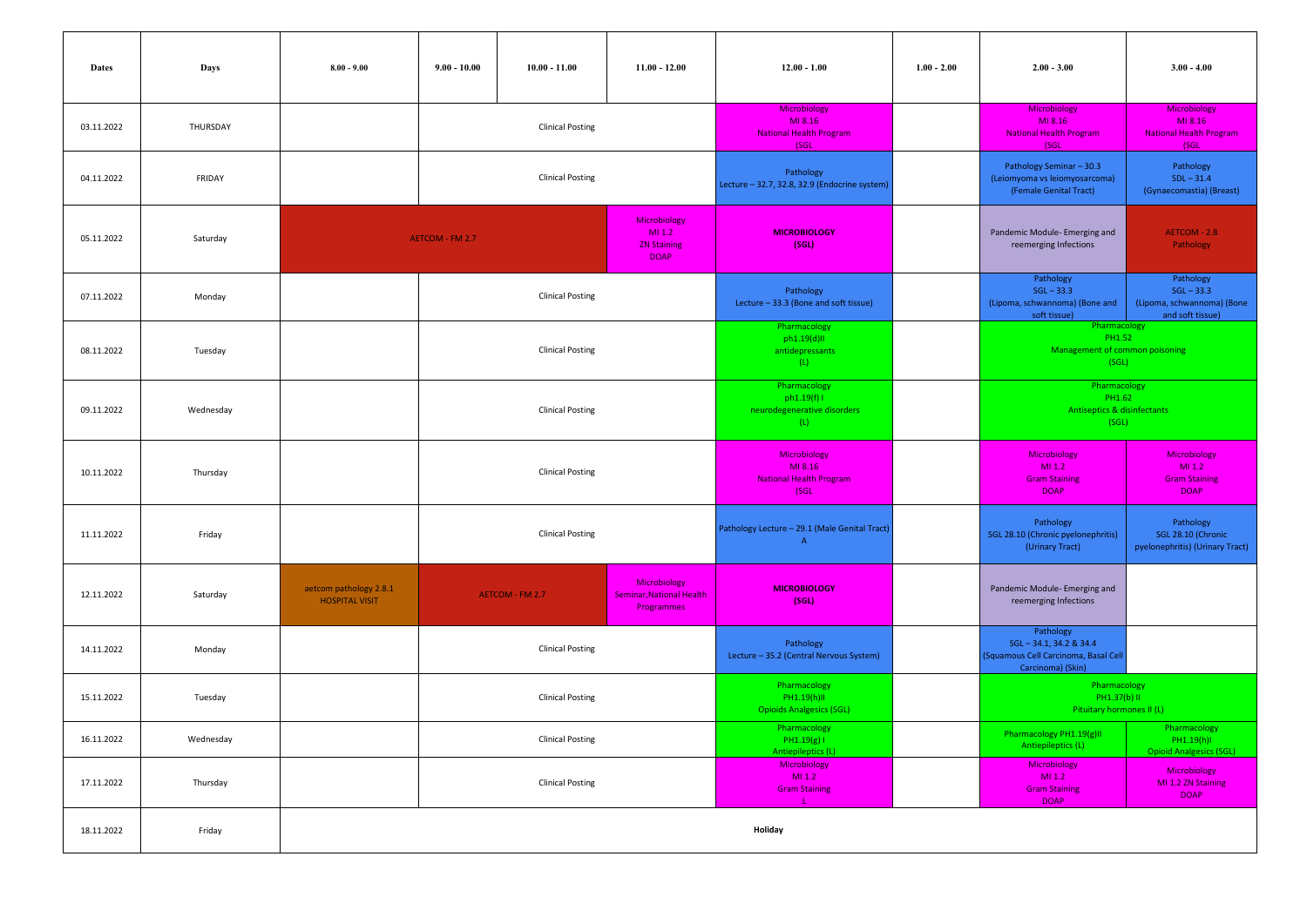| <b>Dates</b> | Days      | $8.00 - 9.00$                                                  | $9.00 - 10.00$                     | $10.00 - 11.00$                                                                                         | $11.00 - 12.00$                                    | $12.00 - 1.00$                                              | $1.00 - 2.00$                                    | $2.00 - 3.00$                                                         | $3.00 - 4.00$                                                                              |
|--------------|-----------|----------------------------------------------------------------|------------------------------------|---------------------------------------------------------------------------------------------------------|----------------------------------------------------|-------------------------------------------------------------|--------------------------------------------------|-----------------------------------------------------------------------|--------------------------------------------------------------------------------------------|
| 19.11.2022   | Saturday  | <b>FMT - Seminar</b>                                           |                                    | Microbiology<br>MI.2<br>Problems in Biostatistics CM 6.2-6.4<br><b>Stool Examination</b><br><b>DOAP</b> |                                                    | <b>MICROBIOLOGY</b><br>(SGL)                                |                                                  | Pandemic Module- Emerging and<br>reemerging Infections                |                                                                                            |
| 21.11.2022   | Monday    |                                                                | <b>Clinical Posting</b>            |                                                                                                         | Pathology<br>Lecture $-36.1$ (Eye)                 |                                                             | Pathology<br>$SGL - 22.4$                        | Pathology SGL-22.5                                                    |                                                                                            |
| 22.11.2022   | Tuesday   |                                                                |                                    | <b>Clinical Posting</b>                                                                                 |                                                    | "Pharmacology<br>PH1.53<br>heavy metal poisoning<br>(L)     |                                                  | Formative Assessment-<br>Pharmacology PH-1.38                         |                                                                                            |
| 23.11.2022   | Wednesday |                                                                |                                    | <b>Clinical Posting</b>                                                                                 |                                                    | Pharmacology<br>PH1.37(a)I<br><b>Gonadal Hormones (SGL)</b> |                                                  | Pharmacology<br>PH1.19(h)II<br><b>Opioids Analgesics (SGL)</b>        | Pharmacology<br>PH1.37(a)II<br><b>Gonadal Hormones (SGL)</b>                               |
| 24.11.2022   | THURSDAY  |                                                                |                                    | <b>Clinical Posting</b>                                                                                 |                                                    | Microbiology<br>MI.2<br><b>Stool Examination</b>            |                                                  | Microbiology<br>MI 1.2<br><b>Stool Examination</b><br><b>DOAP</b>     | Microbiology<br>MI 1.2<br><b>Stool Examination</b><br><b>DOAP</b>                          |
| 25.11.2022   | FRIDAY    |                                                                |                                    |                                                                                                         |                                                    | Holiday                                                     |                                                  |                                                                       |                                                                                            |
| 26.11.2022   | Saturday  | Pharmacology<br>PH1.37(b)  <br><b>Pituitary hormones (SGL)</b> |                                    | AETCOM - FM 2.7                                                                                         | Microbiology<br>MI 1.5<br>Sterilization<br>Seminar | <b>MICROBIOLOGY</b><br>(SGL)                                |                                                  | Pandemic Module- Emerging and<br>reemerging Infections                |                                                                                            |
| 28.11.2022   | Monday    |                                                                |                                    | <b>Clinical Posting</b>                                                                                 |                                                    | Pathology Lecture - 29.1 (Male Genital Tract)               |                                                  | Pathology<br>$SGL - 28.16$<br>(Urothelial neoplasm) (Urinary Tract)   | Pathology<br>$SGL - 28.16$<br>(Urothelial neoplasm) (Urinary<br>Tract                      |
| 29.11.2022   | Tuesday   |                                                                |                                    | <b>Clinical Posting</b>                                                                                 |                                                    | Pharmacology<br>PH1.40(a)I<br>Infertility (SGL)             |                                                  | Pharmacology<br><b>PH1.8</b><br>Management of drug interactions (SGL) |                                                                                            |
| 30.11.2022   | Wednesday |                                                                |                                    | <b>Clinical Posting</b>                                                                                 |                                                    | "Pharmacology<br>PH 1.30<br>Anti-arrythmics (SGL)"          |                                                  | Pharmacology PH1.37(a) IV Gonadal<br><b>Hormones</b><br>(SGL)         | Pharmacology<br>PH1.61(SDL)<br>Dietary supplements &<br>nutraceutical                      |
| 01.12.2022   | Thursday  |                                                                |                                    | <b>Clinical Posting</b>                                                                                 |                                                    | Microbiology<br>MI 1.5<br>Sterilization<br>Seminar          |                                                  | Microbiology<br>MI 1.5<br>Sterilization<br><b>Seminar</b>             | Microbiology<br>MI 1.5<br>Sterilization<br>Seminar                                         |
| 02.12.2022   | Friday    |                                                                |                                    | <b>Clinical Posting</b>                                                                                 |                                                    | Pathology<br>$SGL - 33.4$<br>(Bone and soft tissue)         |                                                  | Pathology Seminar - 33.1 (Bone &<br>soft tissue)                      | Pathology<br>SDL-34.4 (Identify, distinguish<br>and describe common tumors of<br>the skin) |
| 03.12.2022   | Saturday  | <b>FMT Revision</b>                                            | <b>Community Medicine Revision</b> |                                                                                                         | <b>MICROBIOLOGY</b><br>SGL)                        |                                                             |                                                  |                                                                       |                                                                                            |
| 05.12.2022   | Monday    |                                                                | <b>Clinical Posting</b>            |                                                                                                         | Pathology<br>SGL 19.1<br>(Lymph node and spleen)   |                                                             | Pathology<br>$SGL - 4.4$<br>(Acute Appendicitis) | Pathology SGL - (Chronic<br>Cholecystitis)                            |                                                                                            |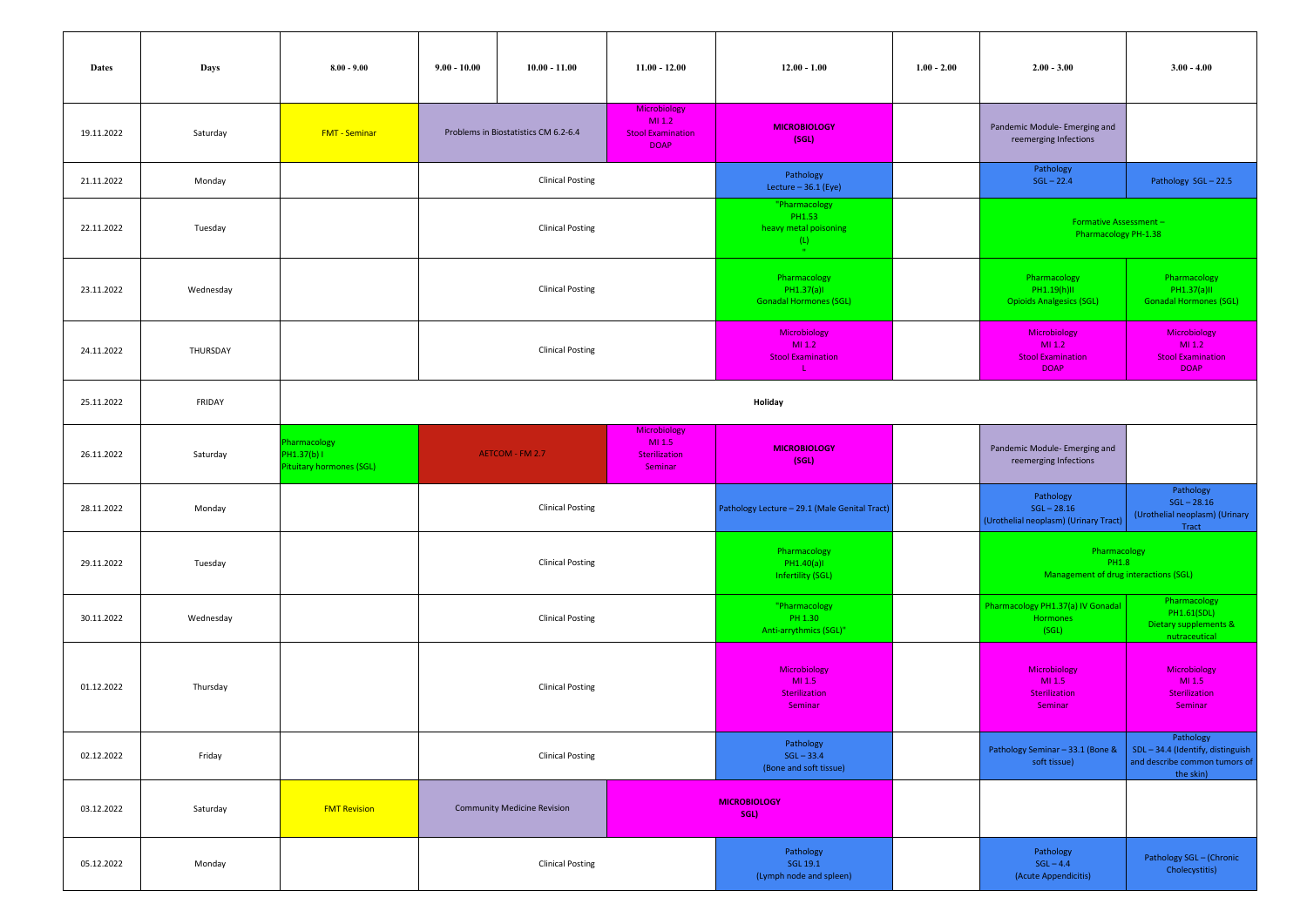| <b>Dates</b> | Days      | $8.00 - 9.00$ | $9.00 - 10.00$                                                                   | $10.00 - 11.00$         | $11.00 - 12.00$ | $12.00 - 1.00$                                                 | $1.00 - 2.00$ | $2.00 - 3.00$                                                                             | $3.00 - 4.00$                                                                         |
|--------------|-----------|---------------|----------------------------------------------------------------------------------|-------------------------|-----------------|----------------------------------------------------------------|---------------|-------------------------------------------------------------------------------------------|---------------------------------------------------------------------------------------|
| 06.12.2022   | Tuesday   |               |                                                                                  | <b>Clinical Posting</b> |                 | Pharmacology<br>PH1.38 II<br>Corticosteroids (SGL)             |               | Pharmacology<br>PH 3.6<br>How to optimics interaction Pharmaceutical represented<br>(SGL) |                                                                                       |
| 07.12.2022   | Wednesday |               |                                                                                  | <b>Clinical Posting</b> |                 | Pharmacology<br>PH1.40(b)<br><b>Erectite dysfunction (SGL)</b> |               | "Pharmacology<br>PH-1.23<br><b>Process of drugs deaddcition</b>                           | Pharmacology<br>PH1.39contraception (L)                                               |
| 08.12.2022   | Thursday  |               |                                                                                  | <b>Clinical Posting</b> |                 | <b>MICRO BI 10.5 Biochemistry Integration</b>                  |               | <b>MICRO PA9.6 Integration Pathology</b>                                                  | <b>MICRO PA22.5 Integration</b><br>Pathology                                          |
| 09.12.2022   | FRIDAY    |               |                                                                                  | <b>Clinical Posting</b> |                 | Pathology<br>$SGL - 9.2$<br>(Immunopathology and AIDS)         |               | Pathology Seminar - 35.1 (Central<br>Nervous System)                                      | Pathology<br>SGL-22.1 (A)<br>(Blood group systems) (Blood<br>banking and transfusion) |
| 10.12.2022   | Saturday  |               | MI 1.11<br><b>Transplant &amp; cancer</b><br><b>FMT - Revision</b><br>immunology |                         |                 | <b>MICROBIOLOGY</b><br>(SGL)                                   |               | Pandemic Module-Vaccination<br>Strategy                                                   |                                                                                       |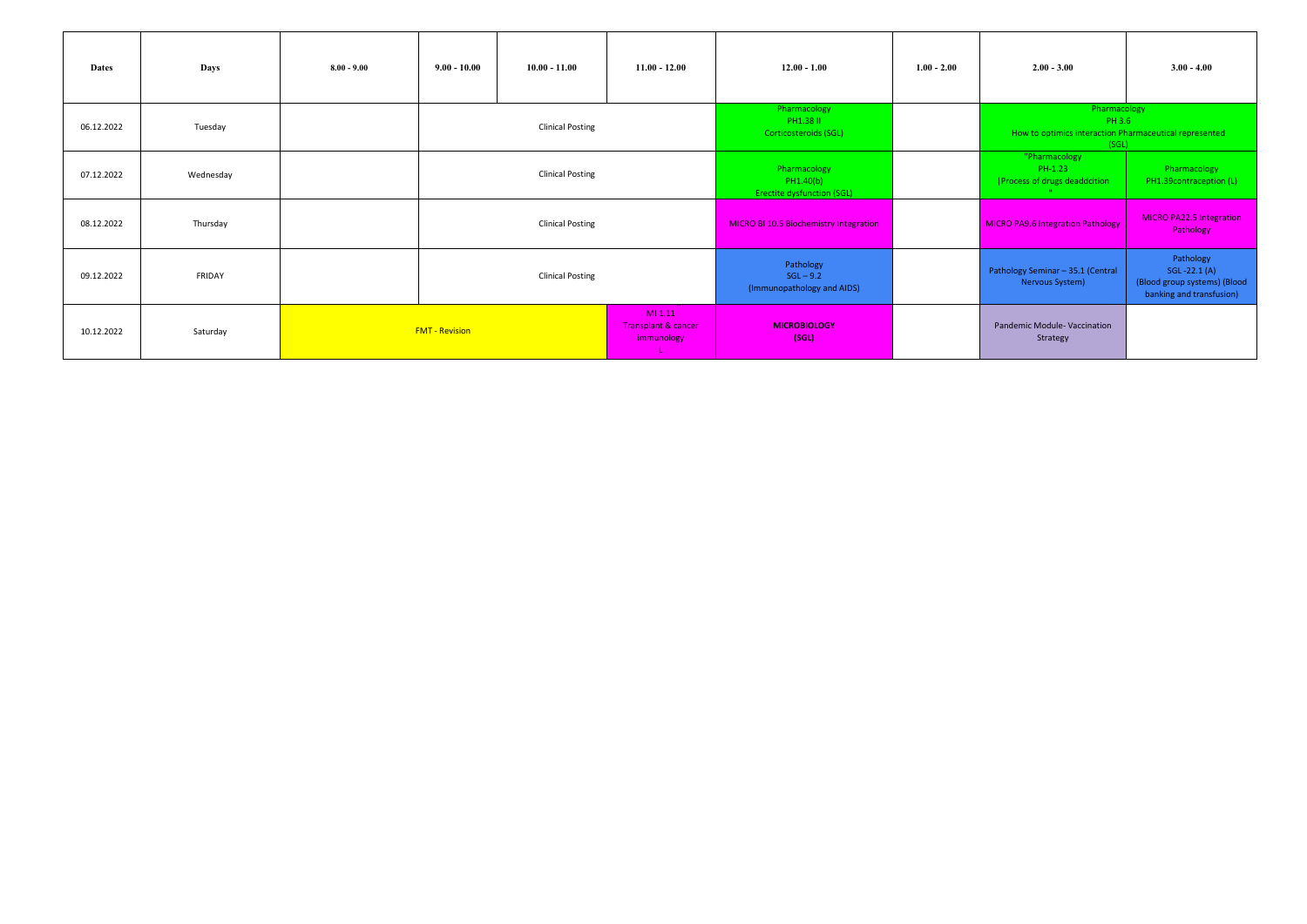| Dates      | Days      | $8.00 - 9.00$                             | $9.00 - 10.00$          | $10.00 - 11.00$                              | $11.00 - 12.00$                                 | $12.00 - 1.00$                                                | $1.00 - 2.00$                                      | $2.00 - 3.00$                                                                                         | $3.00 - 4.00$                                                                              |  |
|------------|-----------|-------------------------------------------|-------------------------|----------------------------------------------|-------------------------------------------------|---------------------------------------------------------------|----------------------------------------------------|-------------------------------------------------------------------------------------------------------|--------------------------------------------------------------------------------------------|--|
| 12.12.2022 | Monday    |                                           |                         | <b>Clinical Posting</b>                      |                                                 | Pathology<br>SGL-31.3 (Fibroadenoma)                          |                                                    | Pathology<br>$SGL - 17.1 (A)$<br>(Bone marrow aspiration and biopsy<br>indications) (Aplastic anemia) | Pathology<br>$SGL - 23.3 (A)$<br>(Kidney Function Test) (Clinical<br>Pathology)            |  |
| 13.12.2022 | Tuesday   |                                           | <b>Clinical Posting</b> |                                              |                                                 | Pharmacology<br>PH 1.18I<br><b>General Anaesthetics (SGL)</b> |                                                    | Pharmacology<br>PH1.22<br><b>Drug Dependence addiction (SGL)</b>                                      |                                                                                            |  |
| 14.12.2022 | Wednesday |                                           | <b>Clinical Posting</b> |                                              |                                                 | Pharmacology<br>PH 1.30<br>Anti-arrythmics (SGL)              |                                                    | Pharmacology<br>PH 1.41(I)<br>Drugs acting on uterus II (L)                                           | Pharmacology<br><b>PH1.40all</b><br>Infertility (L)                                        |  |
| 15.12.2022 | Thursday  |                                           |                         | <b>Clinical Posting</b>                      |                                                 | Microbiology<br>MI 8.12<br>Lab practices (L)                  |                                                    | Microbiology<br>MI 8.14<br><b>Lab Practices</b>                                                       | Microbiology<br>MI 8.14<br><b>Lab Practices</b><br>(DOAP)                                  |  |
| 16.12.2022 | Friday    |                                           |                         | <b>Clinical Posting</b>                      |                                                 | Pathology<br>Lecture - 33.2 (Bone and soft tissue)            |                                                    | Pathology<br>$SGL - 32.2$<br>(Giant cell tumors, Osteogenic<br>sarcoma) (Endocrine system)            | Pathology<br>$SGL - 32.2$<br>(Giant cell tumors, Osteogenic<br>sarcoma) (Endocrine system) |  |
| 17.12.2022 | Saturday  | Pharmacology PH1.19 (e)<br>antimanics (L) |                         | CM Pandemic Module 2.4- Vaccination Strategy | <b>Microbiology Revision</b><br><b>Mycology</b> | Pandemic Module- Vaccination Strategy                         |                                                    | <b>Microbiology Revision spots</b>                                                                    | <b>Microbiology Revision spots</b>                                                         |  |
| 19.12.2022 | Monday    |                                           |                         | <b>Clinical Posting</b>                      |                                                 | Pathology<br>Lecture - 21.2 (Hemorrhagic disorders)           |                                                    | Pathology<br>Lecture - 6.6 (Hemodynamic<br>disorders)                                                 | Pathology<br>$SGL - DOAP - 6.7$<br>(Hemodynamic disorders)                                 |  |
| 20.12.2022 | Tuesday   |                                           |                         | <b>Clinical Posting</b>                      |                                                 | Pharmacology<br>PH 1.47(d)I<br><b>Anthelmintics (SGL)</b>     |                                                    | Pharmacology<br>PH 1.47(d)(II)<br><b>Anthelmintics (SGL)</b>                                          | Pharmacology<br>PH 1.47(d)(II)<br><b>Anthelmintics (SGL)</b>                               |  |
| 21.12.2022 | Wednesday |                                           |                         | <b>Clinical Posting</b>                      |                                                 | Pharmacology<br>PH1.18II<br><b>General Anaesthetics (SGL)</b> |                                                    | Pharmacology<br>PH1.18III<br><b>Preanesthetic medication (SGL)</b>                                    | Pharmacology<br>PH 1.47(b &C)<br>Antiprotozoal drugs (SGL)                                 |  |
| 22.12.2022 | Thursday  |                                           |                         | <b>Clinical Posting</b>                      |                                                 | Microbiology<br><b>Revision Systemic</b><br>bacteriology      |                                                    | Microbiology<br><b>Revision Systemic bacteriology</b>                                                 | Microbiology<br><b>Revision</b><br><b>Systemic bacteriology</b>                            |  |
| 23.12.2022 | Friday    |                                           |                         | <b>Clinical Posting</b>                      |                                                 | Pathology<br>Revision SGL - 29.3 (BPH)                        |                                                    | Pathology SGL - 34.1 squamous cell<br>carcinoma                                                       | Pathology SDL-10.4                                                                         |  |
| 24.12.2022 | Saturday  |                                           | FM - 14.5 Autopsy DOAP  |                                              | Microbiology<br><b>Revision Mycology</b>        | <b>MICROBIOLOGY</b><br>(SGL)                                  |                                                    |                                                                                                       |                                                                                            |  |
| 26.12.2022 | Monday    |                                           |                         | <b>Clinical Posting</b>                      |                                                 | Pathology Lecture - 3.1 (Amyloidosis) A                       |                                                    | Pathology<br>$SGL - DOAP$<br>3.2 (Amyloidosis)                                                        | Pathology<br>$SGL - DOAP$<br>3.2 (Amyloidosis)                                             |  |
| 27.12.2022 | Tuesday   |                                           | <b>Clinical Posting</b> |                                              | <b>Pharmacology Revision</b>                    |                                                               | <b>Remedial classes</b>                            |                                                                                                       |                                                                                            |  |
| 28.12.2022 | WEDNESDAY |                                           | <b>Clinical Posting</b> |                                              | <b>Pharmacology Revision</b>                    |                                                               | <b>Remedial classes</b>                            |                                                                                                       |                                                                                            |  |
| 29.12.2022 | Thursday  |                                           | <b>Clinical Posting</b> |                                              | <b>Microbiology Revision Mycology</b>           |                                                               | Microbiology<br>MI 1.2<br><b>ZN staining</b><br>L. | MI 1.2<br><b>ZN staining</b><br><b>DOAP</b>                                                           |                                                                                            |  |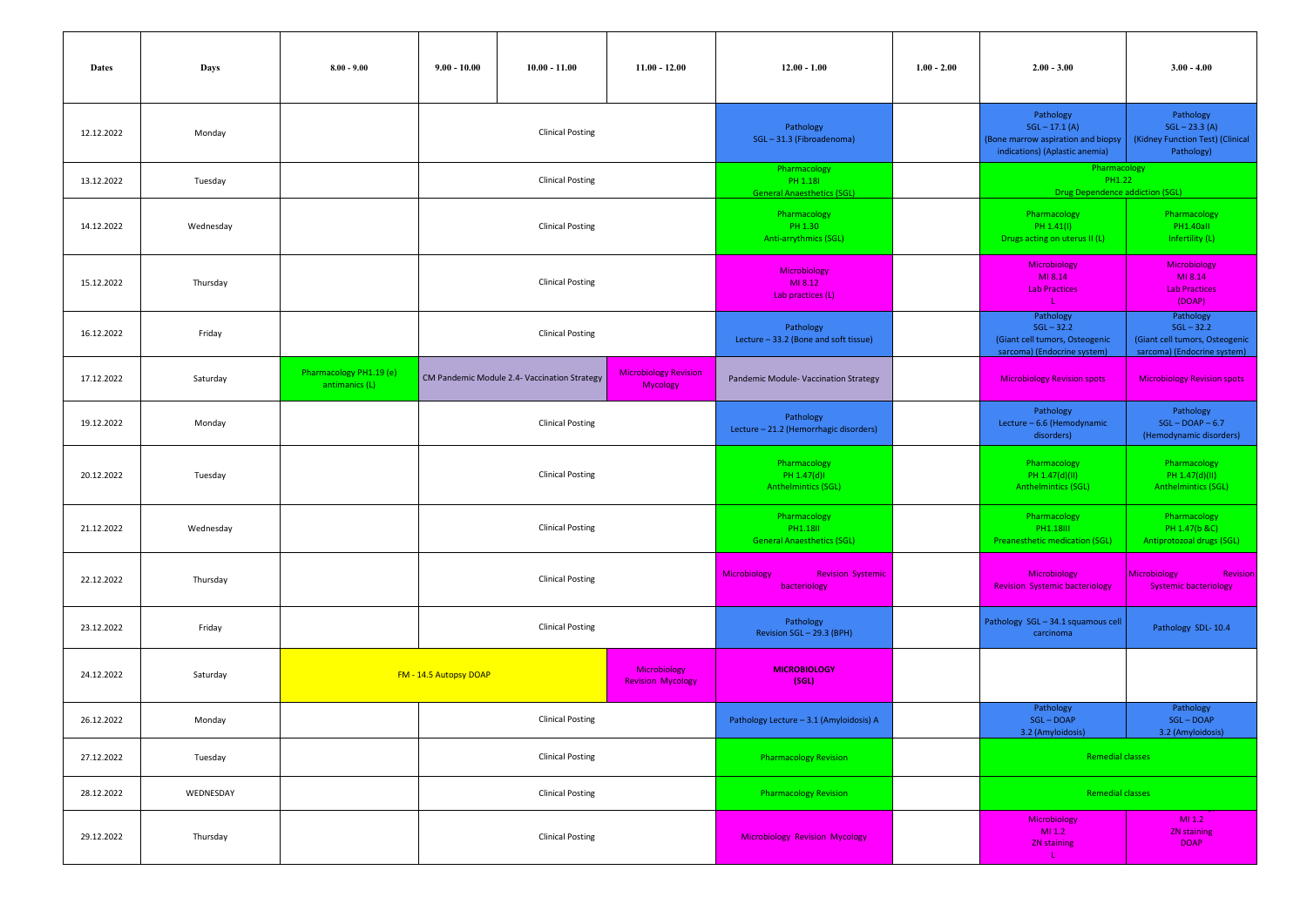| <b>Dates</b> | Days      | $8.00 - 9.00$                                                               | $9.00 - 10.00$ | $10.00 - 11.00$                    | $11.00 - 12.00$                                          | $12.00 - 1.00$                                         | $1.00 - 2.00$ | $2.00 - 3.00$                                                        | $3.00 - 4.00$                                                           |  |
|--------------|-----------|-----------------------------------------------------------------------------|----------------|------------------------------------|----------------------------------------------------------|--------------------------------------------------------|---------------|----------------------------------------------------------------------|-------------------------------------------------------------------------|--|
| 30.12.2022   | Friday    |                                                                             |                | <b>Clinical Posting</b>            |                                                          | Pathology Revision SGL-11.1<br>(Genetics & Pediatrics) |               | Pathology<br>$SGL - 14.2$<br>(Microcytic anemia)                     | Pathology<br>$SGL - 14.2$<br>(Microcytic anemia)                        |  |
| 31.12.2022   | Saturday  | 'harmacology<br>PH1.36(b)I<br>Thyroid disorders & anti thyroid<br>Irugs (L) |                | <b>Community Medicine Revision</b> | <b>Microbiology</b><br><b>Revision Infection control</b> | <b>MICROBIOLOGY</b><br>(SGL)                           |               |                                                                      |                                                                         |  |
| 02.01.2023   | Monday    |                                                                             |                | <b>Clinical Posting</b>            |                                                          | Pathology<br>Lecture - 34.3 (Skin)                     |               | Pathology Seminar - 32.4 (Lab<br>diagnosis of DM) (Endocrine system) | Pathology Seminar - 32.4 (Lab<br>diagnosis of DM) (Endocrine<br>system) |  |
| 03.01.2023   | Tuesday   |                                                                             |                | <b>Clinical Posting</b>            |                                                          | <b>Pharmacology Revision</b>                           |               | <b>Remedial classes</b>                                              |                                                                         |  |
| 04.01.2023   | Wednesday |                                                                             |                | <b>Clinical Posting</b>            |                                                          | <b>Pharmacology Revision</b>                           |               | <b>Remedial classes</b>                                              |                                                                         |  |
| 05.01.2023   | Thursday  |                                                                             |                | <b>Clinical Posting</b>            |                                                          | Microbiology<br><b>Revision (L)</b>                    |               | Microbiology<br>Revision<br>(L)                                      | Microbiology<br><b>Revision (L)</b>                                     |  |
| 06.01.2023   | Friday    |                                                                             |                | <b>Clinical Posting</b>            |                                                          | Pathology Lecture - 9.1(Immunopathology<br>and AIDS)   |               | Pathology SGL - DOAP - 14.3<br>(Microcytic anemia) Reviosn           | Pathology SGL - DOAP - 15.3<br>(Macrocytic anemia)                      |  |
| 07.01.2023   | Saturday  | <b>Pharmacology Revision</b>                                                |                | <b>Community Medicine Revision</b> | Microbiology<br><b>Revision Infection control</b>        | <b>MICROBIOLOGY</b><br>(SGL)                           |               |                                                                      |                                                                         |  |
| 09.01.2023   | Monday    |                                                                             |                | <b>Clinical Posting</b>            |                                                          | <b>Pathology Revision</b>                              |               | <b>Pathology Revision</b>                                            | <b>Pathology Revision</b>                                               |  |
| 10.01.2023   | Tuesday   |                                                                             |                | <b>Clinical Posting</b>            |                                                          | <b>Pharmacology Revision</b>                           |               | <b>Remedial classes</b>                                              |                                                                         |  |
| 11.01.2023   | Wednesday |                                                                             |                | <b>Clinical Posting</b>            |                                                          | <b>Pharmacology Revision</b>                           |               | Remedial classes                                                     |                                                                         |  |
| 12.01.2023   | Thursday  |                                                                             |                | <b>Clinical Posting</b>            |                                                          | Microbiology<br><b>Parasitology Revision L</b>         |               | Microbiology<br>Revision<br>(L)                                      | Microbiology<br><b>Revision (L)</b>                                     |  |
| 13.01.2023   | Friday    |                                                                             |                | <b>Clinical Posting</b>            |                                                          | Pathology<br>Lecture (Lymph node and spleen) Revision  |               | Pathology<br>Lecture - (Hemodynamic disorders)<br>Revision           | Pathology<br>$SGL -$<br>(Causes of lymphadeno- pathy &                  |  |
| 14.01.2023   | Saturday  |                                                                             |                |                                    |                                                          | PRE-PROFESSIONAL EXAMS                                 |               |                                                                      |                                                                         |  |
| 16.01.2023   | Monday    |                                                                             |                |                                    |                                                          | PRE-PROFESSIONAL EXAMS                                 |               |                                                                      |                                                                         |  |
| 17.01.2023   | Tuesday   |                                                                             |                |                                    |                                                          | PRE-PROFESSIONAL EXAMS                                 |               |                                                                      |                                                                         |  |
| 18.01.2023   | Wednesday |                                                                             |                |                                    |                                                          | PRE-PROFESSIONAL EXAMS                                 |               |                                                                      |                                                                         |  |
| 19.01.2023   | Thursday  |                                                                             |                |                                    |                                                          | PRE-PROFESSIONAL EXAMS                                 |               |                                                                      |                                                                         |  |
| 20.01.2023   | Friday    |                                                                             |                |                                    |                                                          | PRE-PROFESSIONAL EXAMS                                 |               |                                                                      |                                                                         |  |
| 21.01.2023   | Saturday  |                                                                             |                |                                    |                                                          | PRE-PROFESSIONAL EXAMS                                 |               |                                                                      |                                                                         |  |
| 23.01.2023   | Monday    |                                                                             |                |                                    |                                                          | PRE-PROFESSIONAL EXAMS                                 |               |                                                                      |                                                                         |  |
| 24.01.2023   | Tuesday   |                                                                             |                |                                    |                                                          | PRE-PROFESSIONAL EXAMS                                 |               |                                                                      |                                                                         |  |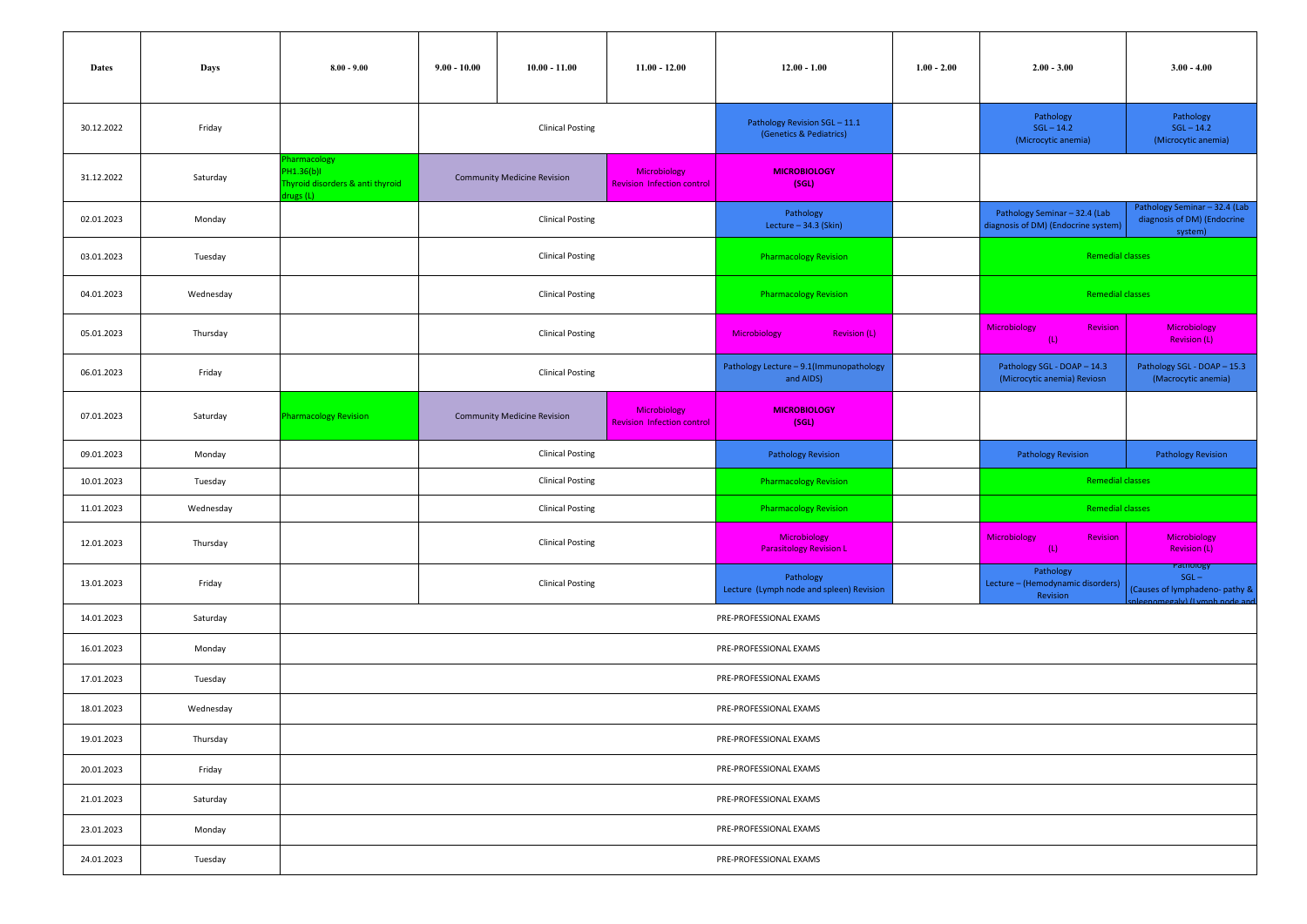| <b>Dates</b> | Days      | $8.00 - 9.00$          | $9.00 - 10.00$         | $10.00 - 11.00$ | $11.00 - 12.00$ | $12.00 - 1.00$         | $1.00 - 2.00$ | $2.00 - 3.00$ | $3.00 - 4.00$ |  |
|--------------|-----------|------------------------|------------------------|-----------------|-----------------|------------------------|---------------|---------------|---------------|--|
| 25.01.2023   | Wednesday |                        |                        |                 |                 | PRE-PROFESSIONAL EXAMS |               |               |               |  |
| 27.01.2023   | Friday    |                        | PRE-PROFESSIONAL EXAMS |                 |                 |                        |               |               |               |  |
| 28.01.2023   | Saturday  |                        | PRE-PROFESSIONAL EXAMS |                 |                 |                        |               |               |               |  |
| 30.01.2023   | Monday    |                        | PRE-PROFESSIONAL EXAMS |                 |                 |                        |               |               |               |  |
| 31.01.2023   | Tuesday   |                        | PRE-PROFESSIONAL EXAMS |                 |                 |                        |               |               |               |  |
| 01.02.2023   | Wednesday |                        | PRE-PROFESSIONAL EXAMS |                 |                 |                        |               |               |               |  |
| 02.02.2023   | Thursday  |                        |                        |                 |                 | PRE-PROFESSIONAL EXAMS |               |               |               |  |
| 03.02.2023   | Friday    |                        |                        |                 |                 | PRE-PROFESSIONAL EXAMS |               |               |               |  |
| 04.02.2023   | Saturday  |                        |                        |                 |                 | PRE-PROFESSIONAL EXAMS |               |               |               |  |
| 06.02.23     | Monday    |                        |                        |                 |                 | PRE-PROFESSIONAL EXAMS |               |               |               |  |
| 07.02.23     | Tuesday   |                        |                        |                 |                 | PRE-PROFESSIONAL EXAMS |               |               |               |  |
| 08.02.23     | Wednesday |                        | PRE-PROFESSIONAL EXAMS |                 |                 |                        |               |               |               |  |
| 09.02.23     | Thursday  | PRE-PROFESSIONAL EXAMS |                        |                 |                 |                        |               |               |               |  |
| 10.02.23     | Friday    | PRE-PROFESSIONAL EXAMS |                        |                 |                 |                        |               |               |               |  |
| 11.02.2023   | Saturday  | PRE-PROFESSIONAL EXAMS |                        |                 |                 |                        |               |               |               |  |